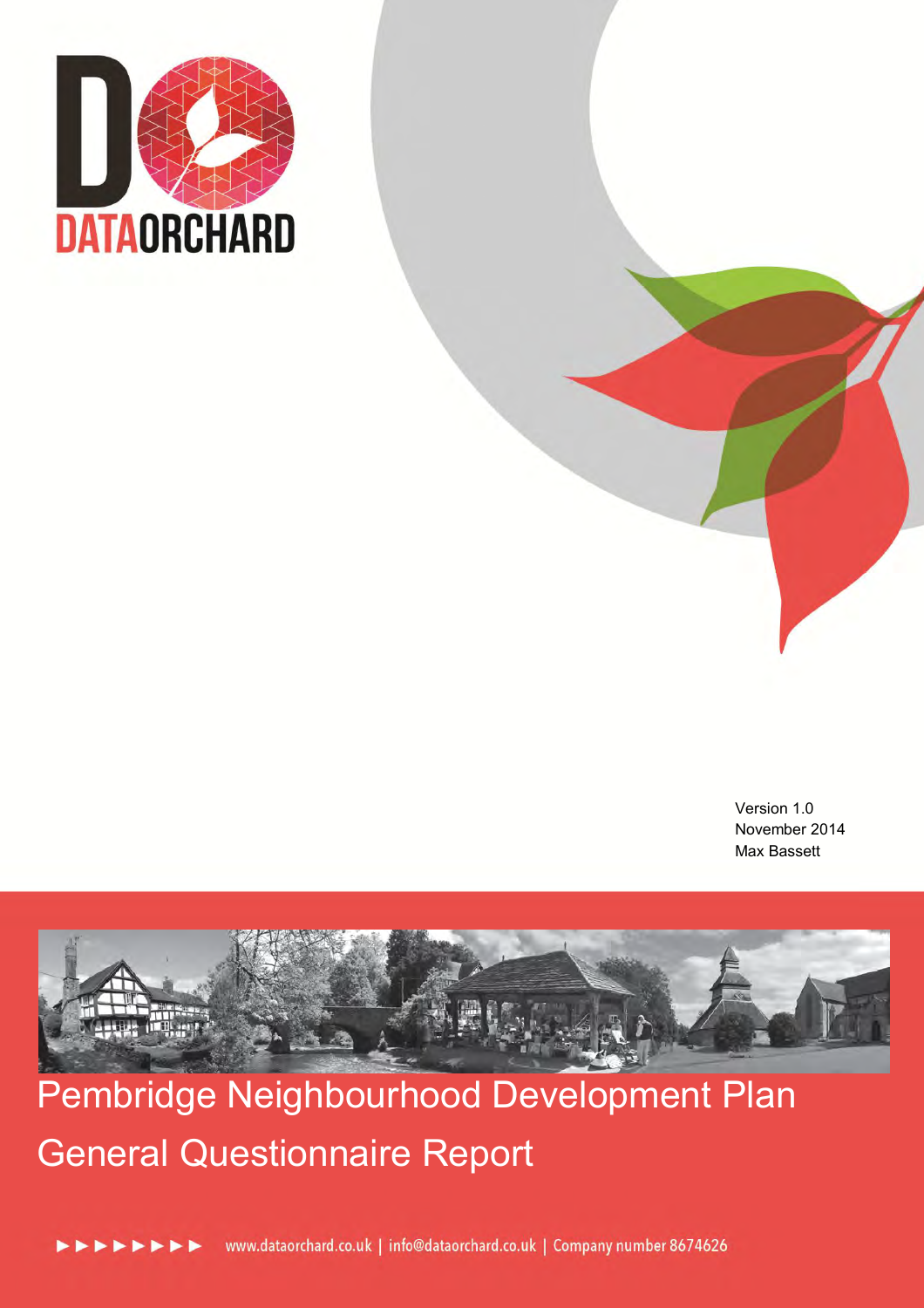# **Introduction**

Pembridge Parish Council and its Neighbourhood Plan Steering Group are developing a Neighbourhood Plan for Pembridge Parish. As part of this process Residents' views are needed and have been collected by a resident survey. A number of open meetings were held in the parish to explain the NDP process and the importance of the questionnaire.

This report presents the basic results from the survey which was conducted during September 2014. The report has been independently produced by Data Orchard CIC , commissioned by the Pembridge Parish Council, and based directly on the residents' responses to the distributed questionnaires.

# **Version history**

Issue 1.0 – Report to the Pembridge Neighbourhood Plan Steering Group

# **Presentation of results**

This report presents the results of the survey mainly in the form of tables and charts. For the most part the base for each question is the total number of respondents who answered that question. However, if 10% or more of the total survey respondents didn't answer a particular question that is applicable to everyone, the base for that question is considered as the 'total survey respondents'. For those questions where a substantial proportion have not answered, it is considered that using the total survey respondents as the base and showing how many did not answer gives a more appropriate representation of respondents' opinions. In this report, an \* indicates the situations where this has been used.

The tables show the number and percentage of respondents who selected each option. When percentages are presented, they are rounded to the nearest whole number. This may give rise to occasions where the total number of respondents sums to just under or over 100%. Note that if respondents could select more than one answer to a particular question, the percentages may add up to more than 100%.

# **Survey methodology**

During late August/early September, questionnaires were hand delivered to all households in the Parish, with enough questionnaires given out to each household for all residents aged 18 or over to fill one in. Under 18 year olds were given space to input but not invited to fill in the questionnaire. Residents had up to three weeks to fill it in before they returned it, either by handing it back to the volunteer, left for volunteer to collect in a suitable location or dropped at a central location: The Olde Steppes. All of the questionnaires were collected by one of these methods by the time the survey closed four weeks after the delivery of the questionnaires started.

A copy of the survey can be found in Appendix 1

# **Results**

 $\overline{a}$ 

### **Response to the survey**

According to the 2011 Census, the total number of people aged 18 and over, usually resident in the group parish on 27th March 2011 was 850<sup>1</sup>. Based on this census figure, responses have been received from 35% of residents aged 18 years and over.

| Residents who responded to the questionnaire   |        | Census 2011 Resident population |                 |  |  |  |  |
|------------------------------------------------|--------|---------------------------------|-----------------|--|--|--|--|
|                                                | Number | Number in                       | % of population |  |  |  |  |
|                                                |        | parish                          | responding      |  |  |  |  |
| Total respondents                              | 301    | 850                             | 35%             |  |  |  |  |
| Note: 6 reapondente didn't give their ago hand |        |                                 |                 |  |  |  |  |

Note: 6 respondents didn't give their age band.

<sup>1</sup> Table KS102EW - Age structure. ONS Crown Copyright Reserved [from Nomis on 19<sup>th</sup> November 2014]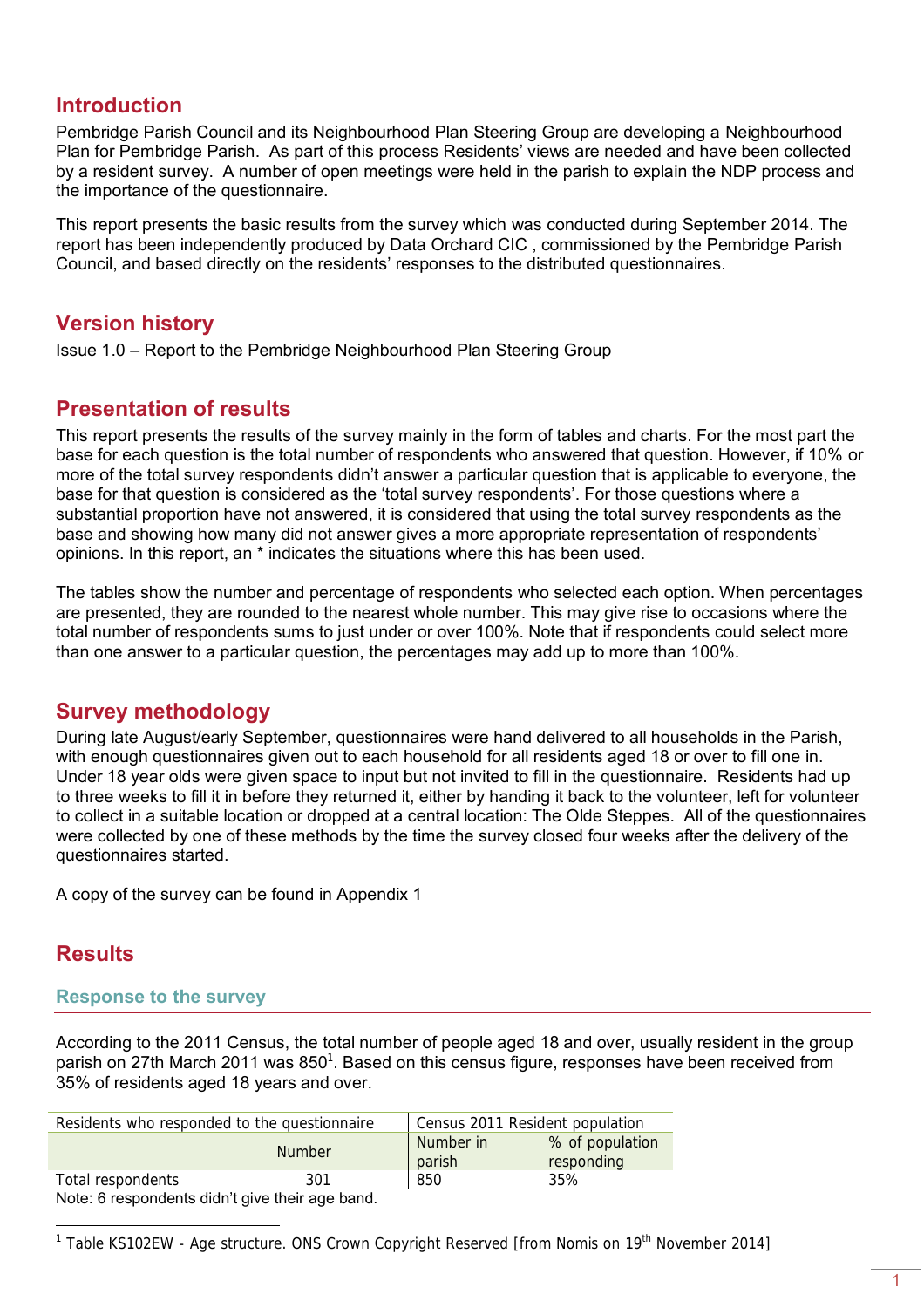**The survey was divided into the following main sections**  Housing and development Enterprise, the local economy and business Features, facilities and amenities Tourism About you Any additional comments, suggestions and contributions from those under 18 years

# **Housing and development**

### **1. Which of these statements best reflects your views:**

|                                             | No. | $\%$ |
|---------------------------------------------|-----|------|
| 12% growth over 20 years is about right for | 148 | 50%  |
| Pembridge Parish                            |     |      |
| 12% growth over 20 years is too much for    | 67  | 22%  |
| Pembridge Parish                            |     |      |
| 12% growth over 20 years is not enough for  | 51  | 17%  |
| Pembridge Parish                            |     |      |
| No Opinion                                  | 6   | 2%   |
| Don't Know                                  | 27  | 9%   |
| <b>Total respondents</b>                    | 299 |      |
| Not answered                                | 2   |      |



### **2. If additional development land was required for Pembridge village would you prefer:**

|                                                                                                                                                                            | Yes | No. | Don't<br>know | <b>Not</b><br>answered | Total<br>respondents | Base* |
|----------------------------------------------------------------------------------------------------------------------------------------------------------------------------|-----|-----|---------------|------------------------|----------------------|-------|
|                                                                                                                                                                            |     |     |               |                        |                      |       |
| Potential sites are located adjacent to the existing<br>development boundary                                                                                               | 106 | 33  | 14            | 148                    | 153                  | 301   |
| Potential sites are located close to the existing boundary<br>but within walking distance of village facilities (with<br>identified pedestrian/cycle routes to facilities) | 114 | 29  | 9             | 149                    | 152                  | 301   |
| Potential site are located in the outlying hamlets                                                                                                                         | 73  | 46  | 9             | 173                    | 128                  | 301   |
| Potential sites are a mixture of the above                                                                                                                                 | 99  | 45  | 8             | 149                    | 152                  | 301   |
| Potential sites are judged upon individual merit                                                                                                                           | 142 | 31  | 9             | 119                    | 182                  | 301   |
| No opinion                                                                                                                                                                 | 4   | 15  | 11            | 271                    | 30                   | 301   |
|                                                                                                                                                                            |     |     |               |                        |                      |       |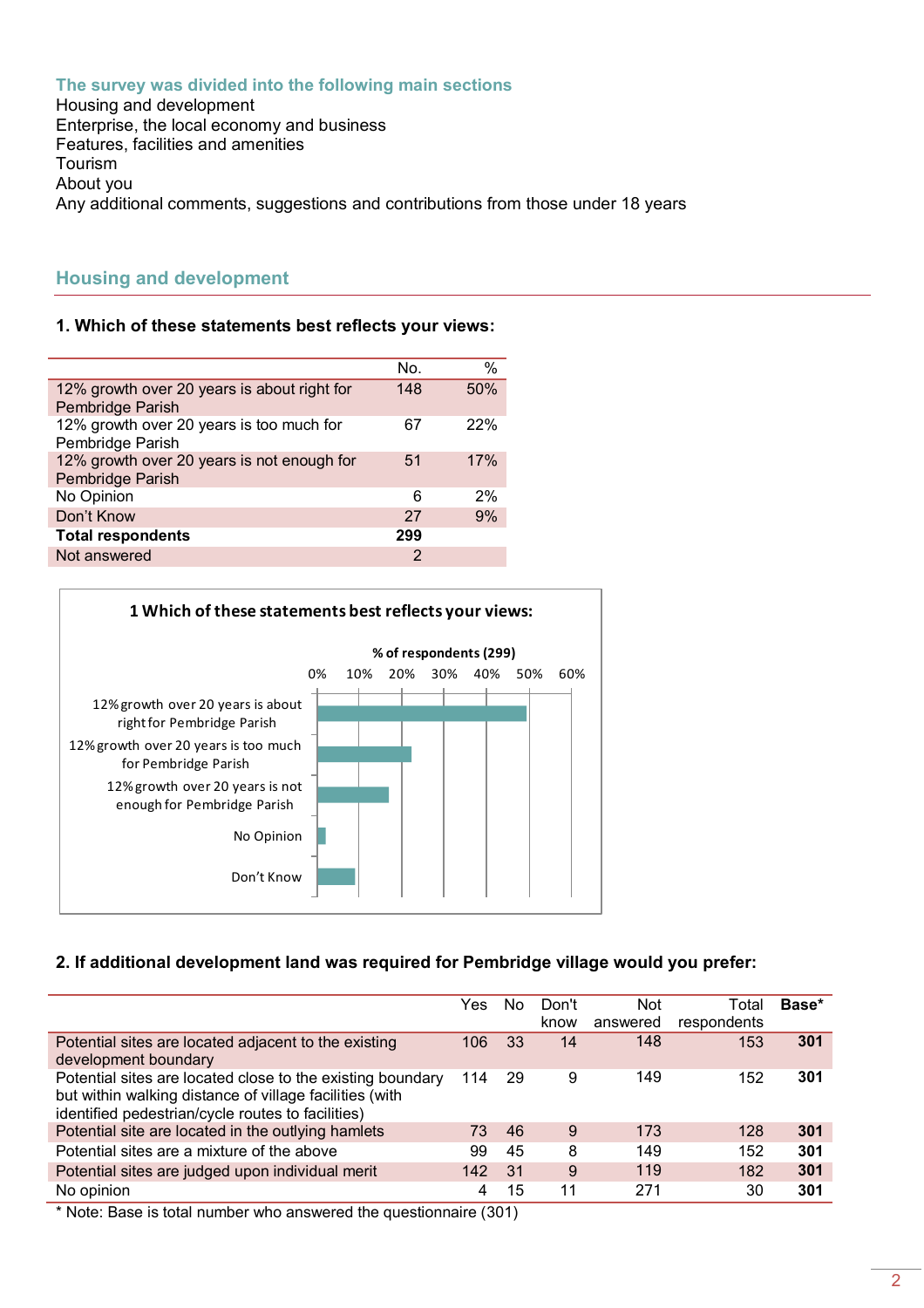|                                                                                                                                                                            | Yes | No  | Don't | <b>Not</b> |
|----------------------------------------------------------------------------------------------------------------------------------------------------------------------------|-----|-----|-------|------------|
|                                                                                                                                                                            |     |     | know  | answered   |
| Potential sites are located adjacent to the existing<br>development boundary                                                                                               | 35% | 11% | 5%    | 49%        |
|                                                                                                                                                                            |     | 10% | 3%    |            |
| Potential sites are located close to the existing boundary<br>but within walking distance of village facilities (with<br>identified pedestrian/cycle routes to facilities) | 38% |     |       | 50%        |
| Potential site are located in the outlying hamlets                                                                                                                         | 24% | 15% | 3%    | 57%        |
| Potential sites are a mixture of the above                                                                                                                                 | 33% | 15% | 3%    | 50%        |
| Potential sites are judged upon individual merit                                                                                                                           | 47% | 10% | 3%    | 40%        |
| No opinion                                                                                                                                                                 | 1%  | 5%  | 4%    | 90%        |

There were 12 other comments made. For a full list of comments please see Appendix 2.



### **3. Do you feel Pembridge Parish is best suited to:**

|                                                                          | Yes             | No. | Don't          | <b>Not</b> | Total       | Base* |
|--------------------------------------------------------------------------|-----------------|-----|----------------|------------|-------------|-------|
|                                                                          |                 |     | know           | answered   | respondents |       |
| Large developments in a single location (11<br>- 30+ dwellings)          | 10 <sup>°</sup> | 140 | 6              | 145        | 156         | 301   |
| Medium developments (6 - 10 dwellings) in<br>several different locations | 47              | 87  | 11             | 156        | 145         | 301   |
| Small schemes (3-5 dwellings) in several<br>different locations          | 146             | 42  | 5              | 108        | 193         | 301   |
| Individual or pairs of houses in several<br>different locations          | 160             | 17  | 3              | 121        | 180         | 301   |
| A mixture of the above                                                   | 51              | 57  | $\overline{7}$ | 186        | 115         | 301   |
| No further development                                                   | 26              | 63  | 11             | 201        | 100         | 301   |
| No Opinion                                                               | 3               | 18  | 10             | 270        | 31          | 301   |
| * Neto: Dess is tatal pupper ups spoussed the questionnaire (201)        |                 |     |                |            |             |       |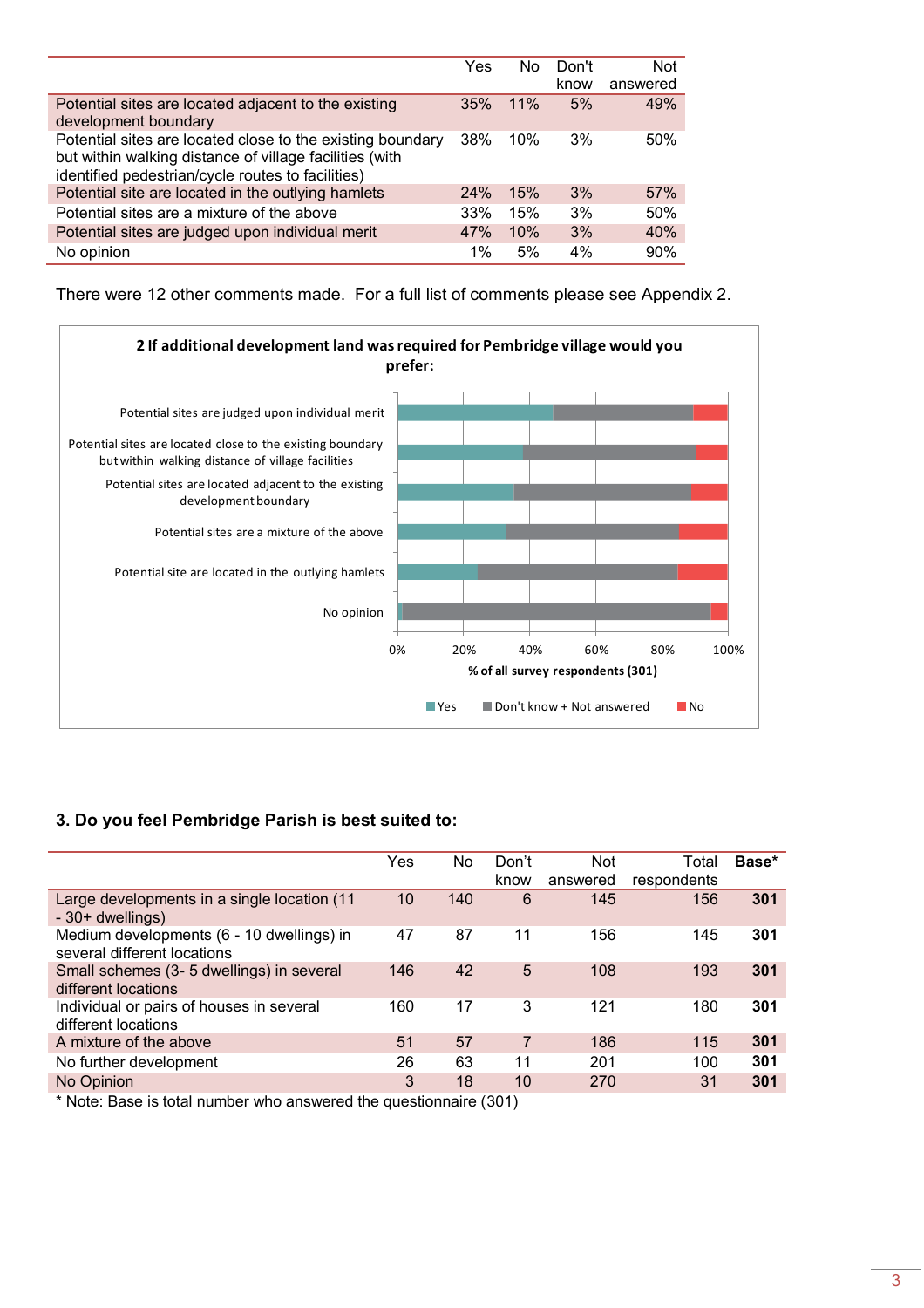|                                                                          | Yes | No  | Don't<br>know | <b>Not</b><br>answered |
|--------------------------------------------------------------------------|-----|-----|---------------|------------------------|
| Large developments in a single location (11 -<br>30+ dwellings)          | 3%  | 47% | 2%            | 48%                    |
| Medium developments (6 - 10 dwellings) in<br>several different locations | 16% | 29% | 4%            | 52%                    |
| Small schemes (3-5 dwellings) in several<br>different locations          | 49% | 14% | 2%            | 36%                    |
| Individual or pairs of houses in several<br>different locations          | 53% | 6%  | $1\%$         | 40%                    |
| A mixture of the above                                                   | 17% | 19% | 2%            | 62%                    |
| No further development                                                   | 9%  | 21% | 4%            | 67%                    |
| No Opinion                                                               | 1%  | 6%  | 3%            | 90%                    |

There were 12 other comments made. For a full list of comments please see Appendix 2.



### **4. Which of the following tenure types do you feel are needed or best suited to Pembridge Parish:**

|                                                                                                                                                                                                                                                                                                                              | Yes                        | No. | Don't<br>know | Not<br>answered | Total<br>respondents | Base* |
|------------------------------------------------------------------------------------------------------------------------------------------------------------------------------------------------------------------------------------------------------------------------------------------------------------------------------|----------------------------|-----|---------------|-----------------|----------------------|-------|
| Social Rented (homes managed by a Housing Association at<br>subsidized/ discounted rates to eligible people registered<br>with Home Point)                                                                                                                                                                                   | 48                         | 104 | 32            | 117             | 184                  | 301   |
| <b>Private Rented</b>                                                                                                                                                                                                                                                                                                        | 75                         | 54  | 27            | 145             | 156                  | 301   |
| Shared Ownership (Administered by a Housing Association<br>to eligible people, which is part subsidised rent and part<br>private ownership – a percentage of ownership retained in<br>perpetuity by the Housing Association)                                                                                                 | 102                        | 64  | 28            | 107             | 194                  | 301   |
| Intermediate Housing (Low Cost Market Housing). (Homes<br>made available for sale below market value to eligible<br>households. The resale of the homes would be restricted by<br>legal covenant to ensure resale values remain discounted in<br>perpetuity and the occupants are eligible e.g. through local<br>connection) | 111                        | 48  | 33            | 109             | 192                  | 301   |
| Open Market Housing /Private ownership                                                                                                                                                                                                                                                                                       | 183                        | 25  | 16            | 77              | 224                  | 301   |
| Tied Housing (housing restricted to those with a specific<br>employment need -or similar justification - based on<br>independent assessment and restricted in perpetuity/not able<br>to be sold on open market)<br>.<br>$\cdot$ $\cdot$<br>.<br>$\sim$                                                                       | 54<br>$\sim$ $\sim$ $\sim$ | 71  | 41            | 135             | 166                  | 301   |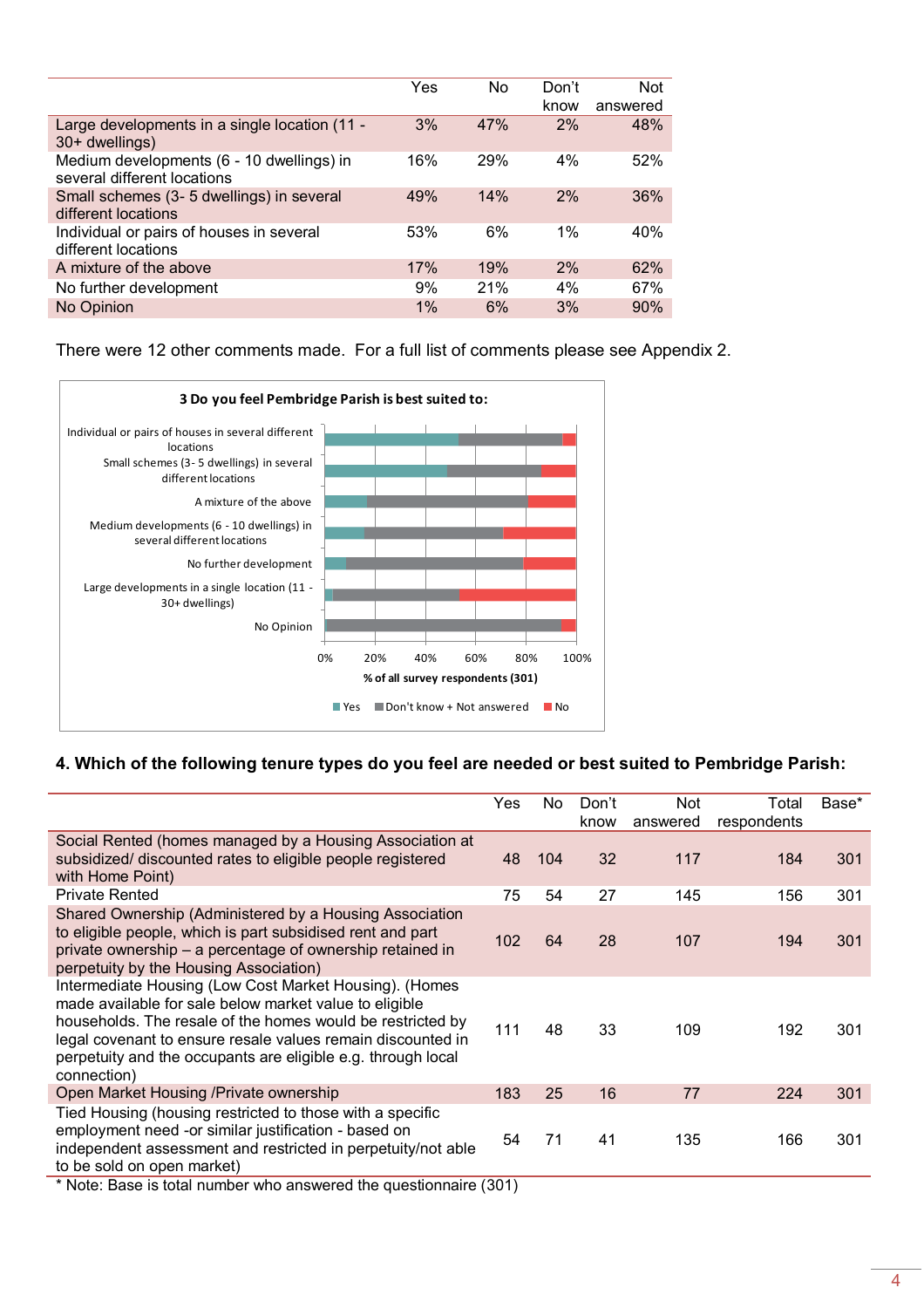|                                                                                                                                                                                                                                                                                                                           | Yes    | No.        | Don't<br>know | Not<br>answered |
|---------------------------------------------------------------------------------------------------------------------------------------------------------------------------------------------------------------------------------------------------------------------------------------------------------------------------|--------|------------|---------------|-----------------|
| Social Rented (homes managed by a Housing Association at subsidized/<br>discounted rates to eligible people registered with Home Point)                                                                                                                                                                                   | 16%    | 35%        | 11%           | 39%             |
| <b>Private Rented</b>                                                                                                                                                                                                                                                                                                     | 25%    | 18%        | 9%            | 48%             |
| Shared Ownership (Administered by a Housing Association to eligible<br>people, which is part subsidised rent and part private ownership - a<br>percentage of ownership retained in perpetuity by the Housing<br>Association)                                                                                              | $34\%$ | <b>21%</b> | 9%            | 36%             |
| Intermediate Housing (Low Cost Market Housing). (Homes made<br>available for sale below market value to eligible households. The resale of<br>the homes would be restricted by legal covenant to ensure resale values<br>remain discounted in perpetuity and the occupants are eligible e.g.<br>through local connection) | 37%    | 16%        | 11%           | 36%             |
| Open Market Housing /Private ownership                                                                                                                                                                                                                                                                                    | 61%    | 8%         | 5%            | 26%             |
| Tied Housing (housing restricted to those with a specific employment<br>need -or similar justification - based on independent assessment and<br>restricted in perpetuity/not able to be sold on open market)                                                                                                              | 18%    | 24%        | 14%           | 45%             |



There were 16 other comments made. For a full list of comments please see Appendix 2.

### **5. Which types of homes do you feel are needed or best suited to Pembridge Parish:**

|                                                                                                                                               | Yes | No. | Don't | <b>Not</b> | Total       | Base* |
|-----------------------------------------------------------------------------------------------------------------------------------------------|-----|-----|-------|------------|-------------|-------|
|                                                                                                                                               |     |     | know  | answered   | respondents |       |
| Detached homes (2, 3 or 4 bedroom)                                                                                                            | 184 | 28  | 14    | 75         | 226         | 301   |
| Semi-detached homes (2, 3, or 4 bedroom)                                                                                                      | 178 | 30  | 12    | 81         | 220         | 301   |
| Terraced houses (1,2 or 3 bedroom)                                                                                                            | 110 | 60  | 15    | 116        | 185         | 301   |
| Flats/Apartments (1 or 2 bedroom)                                                                                                             | 32  | 117 | 16    | 136        | 165         | 301   |
| Larger family homes (4+ bedrooms)                                                                                                             | 62  | 83  | 26    | 130        | 171         | 301   |
| Houses with workshops/studios/offices (e.g. Live:<br>Work properties)                                                                         | 117 | 53  | 28    | 103        | 198         | 301   |
| <b>Bungalows</b>                                                                                                                              | 116 | 54  | 21    | 110        | 191         | 301   |
| Homes that are 'exceptional' (e.g. homes that are<br>exceptionally environmentally friendly, exemplary<br>design or exceptionally innovative) | 109 | 58  | 26    | 108        | 193         | 301   |
| Homes that can demonstrate explicit<br>sustainability/ecologically sensitive design                                                           | 131 | 43  | 21    | 106        | 195         | 301   |
| Self-build homes                                                                                                                              | 127 | 36  | 21    | 117        | 184         | 301   |
| Affordable (social/subsidised) homes for rent                                                                                                 | 103 | 80  | 17    | 101        | 200         | 301   |
| Affordable (social/subsidised) homes to buy                                                                                                   | 125 | 59  | 14    | 103        | 198         | 301   |
| Sheltered accommodation for the elderly or vulnerable                                                                                         | 123 | 42  | 27    | 109        | 192         | 301   |
| Holiday/Tourist accommodation                                                                                                                 | 80  | 72  | 22    | 127        | 174         | 301   |
| Homes restricted to people with local connections                                                                                             | 105 | 60  | 27    | 109        | 192         | 301   |
| * Note: Base is total number who answered the questionnaire (301)                                                                             |     |     |       |            |             |       |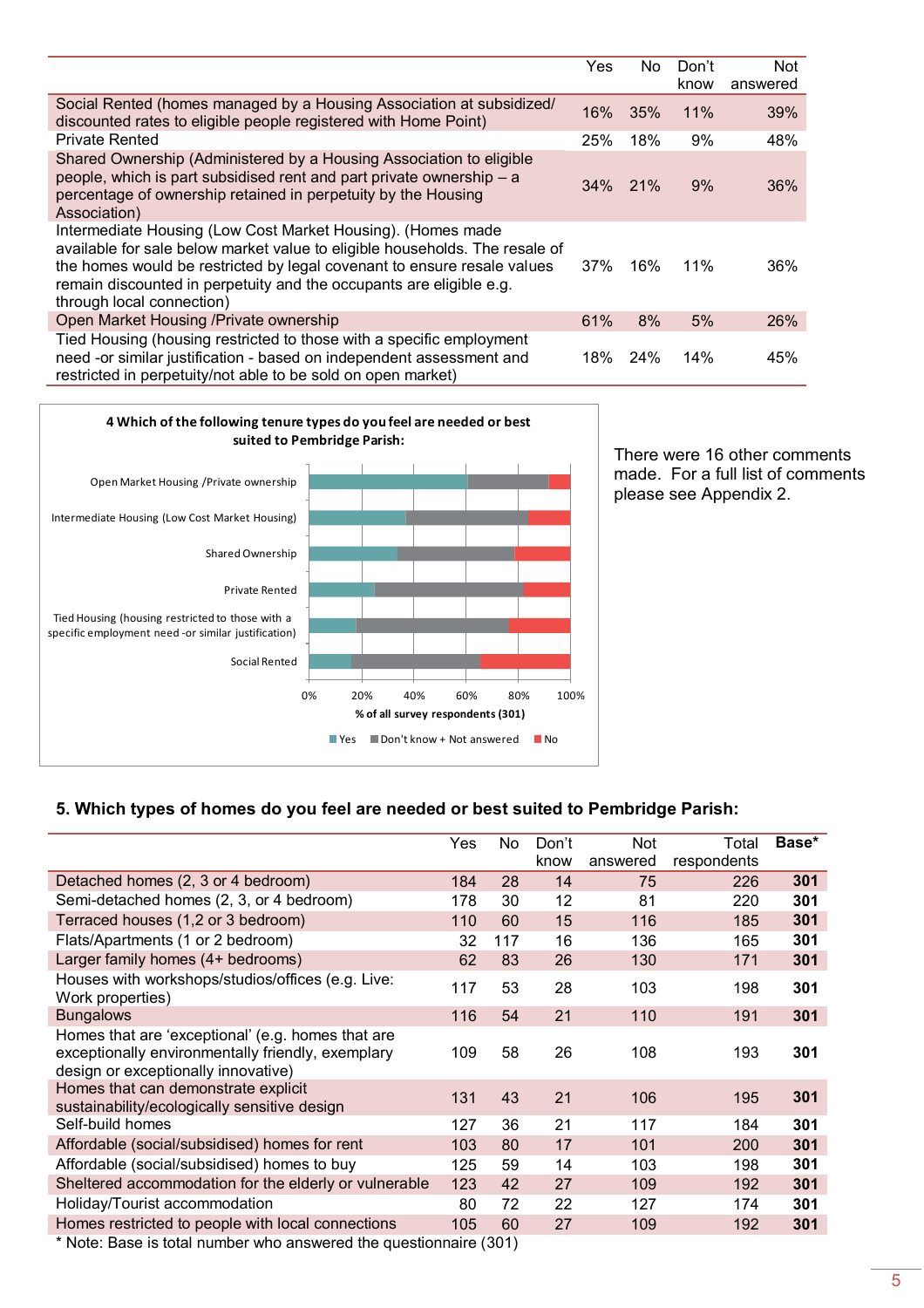|                                                                                                                                               | Yes | No  | Don't | <b>Not</b> |
|-----------------------------------------------------------------------------------------------------------------------------------------------|-----|-----|-------|------------|
|                                                                                                                                               |     |     | know  | answered   |
| Detached homes (2, 3 or 4 bedroom)                                                                                                            | 61% | 9%  | 5%    | 25%        |
| Semi-detached homes (2, 3, or 4 bedroom)                                                                                                      | 59% | 10% | 4%    | 27%        |
| Terraced houses (1,2 or 3 bedroom)                                                                                                            | 37% | 20% | 5%    | 39%        |
| Flats/Apartments (1 or 2 bedroom)                                                                                                             | 11% | 39% | 5%    | 45%        |
| Larger family homes (4+ bedrooms)                                                                                                             | 21% | 28% | 9%    | 43%        |
| Houses with workshops/studios/offices (e.g. Live:<br>Work properties)                                                                         | 39% | 18% | 9%    | 34%        |
| <b>Bungalows</b>                                                                                                                              | 39% | 18% | 7%    | 37%        |
| Homes that are 'exceptional' (e.g. homes that are<br>exceptionally environmentally friendly, exemplary<br>design or exceptionally innovative) | 36% | 19% | 9%    | 36%        |
| Homes that can demonstrate explicit<br>sustainability/ecologically sensitive design                                                           | 44% | 14% | 7%    | 35%        |
| Self-build homes                                                                                                                              | 42% | 12% | 7%    | 39%        |
| Affordable (social/subsidised) homes for rent                                                                                                 | 34% | 27% | 6%    | 34%        |
| Affordable (social/subsidised) homes to buy                                                                                                   | 42% | 20% | 5%    | 34%        |
| Sheltered accommodation for the elderly or vulnerable                                                                                         | 41% | 14% | 9%    | 36%        |
| Holiday/Tourist accommodation                                                                                                                 | 27% | 24% | 7%    | 42%        |
| Homes restricted to people with local connections                                                                                             | 35% | 20% | 9%    | 36%        |

There were 24 other comments made. For a full list of comments please see Appendix 2.

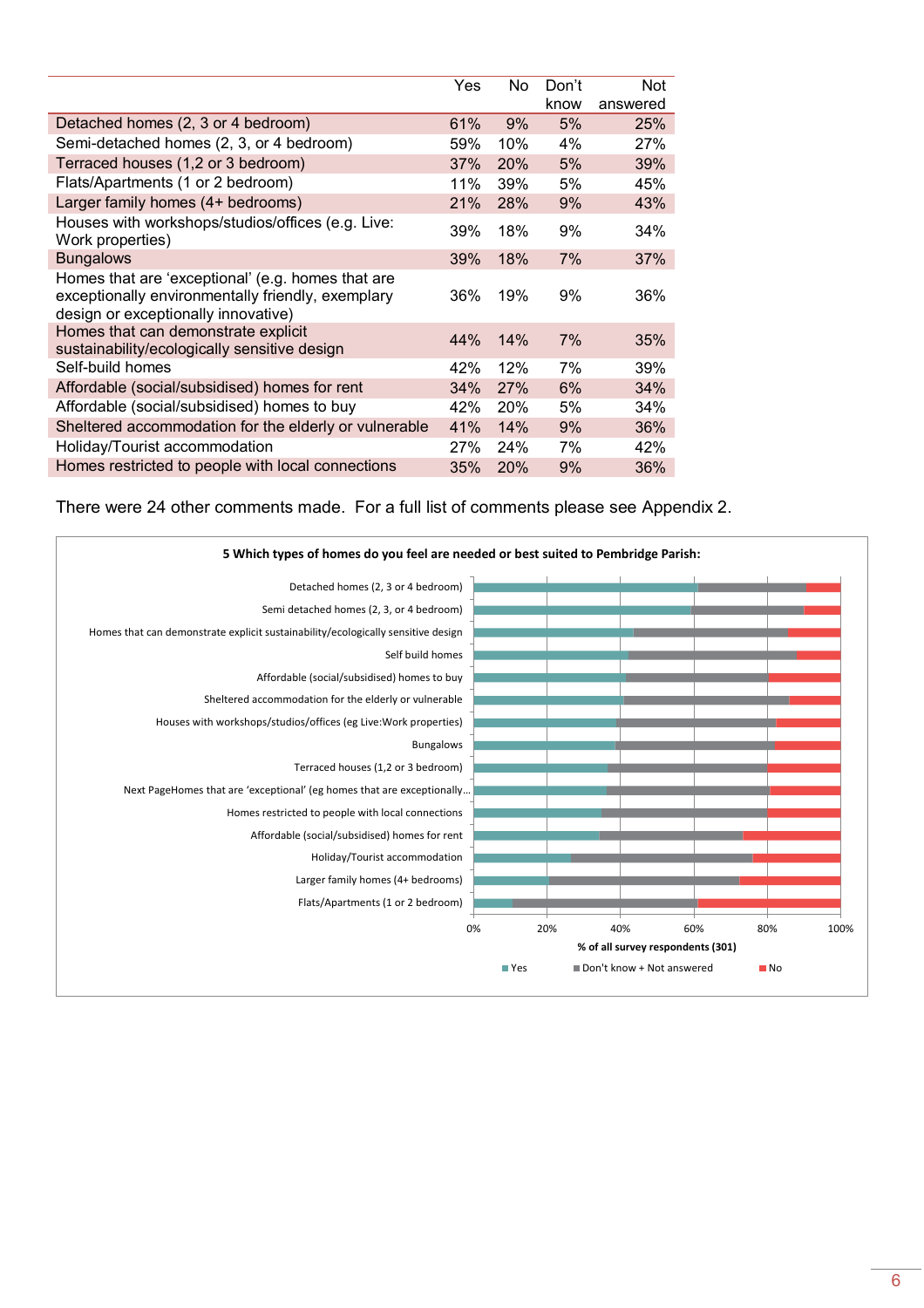### **6. When considering new housing/development schemes which of these factors do you consider most important for Pembridge Parish**

|                                                                                                                                                          | Important | Not<br>important | Don't<br>know   | <b>No</b><br>opinion | <b>Not</b><br>answered | <b>Total</b><br>respondents | Base* |
|----------------------------------------------------------------------------------------------------------------------------------------------------------|-----------|------------------|-----------------|----------------------|------------------------|-----------------------------|-------|
| The visual appearance of the houses                                                                                                                      | 261       | 1                | $\overline{4}$  | 3                    | 32                     | 269                         | 301   |
| Social cohesion with the existing<br>community                                                                                                           | 208       | 22               | 8               | 9                    | 54                     | 247                         | 301   |
| Opportunities to provide<br>employment/enterprise                                                                                                        | 144       | 55               | 19              | 16                   | 67                     | 234                         | 301   |
| Opportunities to reduce car journeys                                                                                                                     | 112       | 79               | 19              | 22                   | 69                     | 232                         | 301   |
| The visual impact upon the wider<br>landscape                                                                                                            | 238       | $\overline{5}$   | $6\phantom{1}6$ | $\,6$                | 46                     | 255                         | 301   |
| The protection or enhancement of<br>existing features (such as existing<br>trees, hedgerows, habitats, important<br>structures, views, archaeology etc.) | 241       | 15               | 6               | $\mathbf{3}$         | 36                     | 265                         | 301   |
| Environmentally friendly/low impact<br>homes                                                                                                             | 171       | 44               | 15              | 10                   | 61                     | 240                         | 301   |
| A range of styles, prices and sizes<br>within each scheme                                                                                                | 175       | 49               | 11              | 8                    | 58                     | 243                         | 301   |
| Good house design and good<br>landscaping (hard and soft)                                                                                                | 236       | 8                | $\overline{4}$  | $\overline{4}$       | 49                     | 252                         | 301   |
| Houses that are sustainable (socially,<br>economically and environmentally)                                                                              | 182       | 38               | 10              | $\overline{7}$       | 64                     | 237                         | 301   |
| Adaptable housing to meet all future<br>needs                                                                                                            | 147       | 53               | 16              | 16                   | 69                     | 232                         | 301   |
| Houses built with local materials                                                                                                                        | 132       | 93               | 14              | 10                   | 52                     | 249                         | 301   |
| Designs that reflect local style,<br>proportion, detail and scale (e.g. help<br>reinforce and are sympathetic to our<br>distinctive local character)     | 211       | 23               | 11              | 5                    | 51                     | 250                         | 301   |
| The ability of our infrastructure to cope<br>with new houses                                                                                             | 235       | 9                | 8               | 4                    | 45                     | 256                         | 301   |
| Houses that can help sustain existing<br>facilities                                                                                                      | 195       | 23               | 9               | 9                    | 65                     | 236                         | 301   |

|                                                                                                                                                       | Important | Not.<br>important | Don't<br>know | No.<br>opinion | <b>Not</b><br>answered |
|-------------------------------------------------------------------------------------------------------------------------------------------------------|-----------|-------------------|---------------|----------------|------------------------|
| The visual appearance of the houses                                                                                                                   | 87%       | $0\%$             | $1\%$         | 1%             | 11%                    |
| Social cohesion with the existing community                                                                                                           | 69%       | 7%                | 3%            | 3%             | 18%                    |
| Opportunities to provide employment/enterprise                                                                                                        | 48%       | 18%               | 6%            | 5%             | 22%                    |
| Opportunities to reduce car journeys                                                                                                                  | 37%       | 26%               | 6%            | 7%             | 23%                    |
| The visual impact upon the wider landscape                                                                                                            | 79%       | $2\%$             | 2%            | 2%             | 15%                    |
| The protection or enhancement of existing features (such as<br>existing trees, hedgerows, habitats, important structures, views,<br>archaeology etc.) | 80%       | 5%                | 2%            | 1%             | 12%                    |
| Environmentally friendly/low impact homes                                                                                                             | 57%       | 15%               | 5%            | 3%             | 20%                    |
| A range of styles, prices and sizes within each scheme                                                                                                | 58%       | 16%               | $4\%$         | 3%             | 19%                    |
| Good house design and good landscaping (hard and soft)                                                                                                | 78%       | 3%                | 1%            | $1\%$          | 16%                    |
| Houses that are sustainable (socially, economically and<br>environmentally)                                                                           | 60%       | 13%               | 3%            | 2%             | 21%                    |
| Adaptable housing to meet all future needs                                                                                                            | 49%       | 18%               | 5%            | 5%             | 23%                    |
| Houses built with local materials                                                                                                                     | 44%       | 31%               | 5%            | 3%             | 17%                    |
| Designs that reflect local style, proportion, detail and scale (e.g.<br>help reinforce and are sympathetic to our distinctive local<br>character)     | 70%       | 8%                | 4%            | 2%             | 17%                    |
| The ability of our infrastructure to cope with new houses                                                                                             | 78%       | 3%                | 3%            | $1\%$          | 15%                    |
| Houses that can help sustain existing facilities                                                                                                      | 65%       | 8%                | 3%            | 3%             | 22%                    |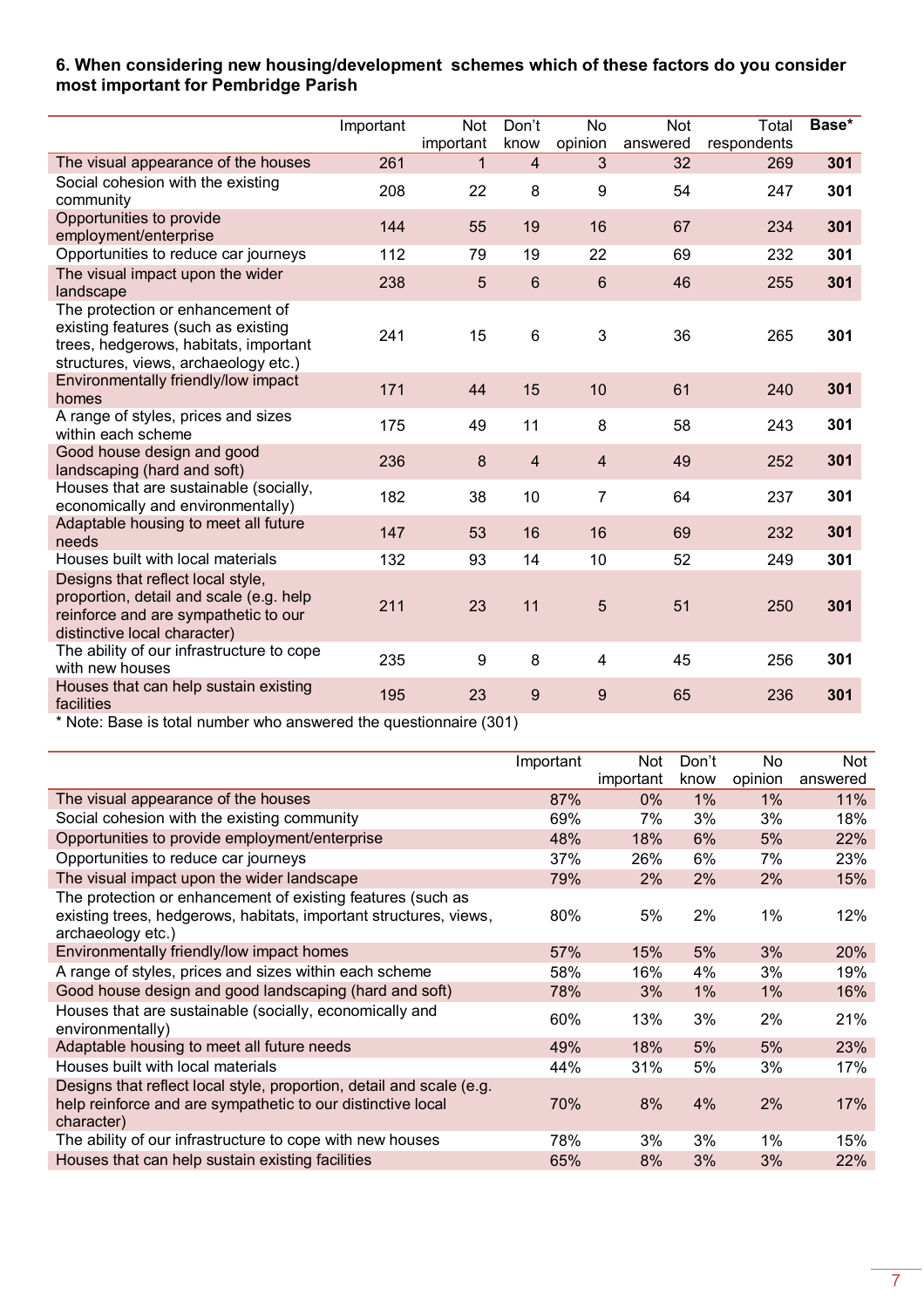

There were 17 other comments made. For a full list of comments please see Appendix 2.

### **7. Are these 'styles' of housing/development suited to our parish:**

|                                                                                                                                                                                                     | Yes | No. | Don't | <b>Not</b> | Total       | Base* |
|-----------------------------------------------------------------------------------------------------------------------------------------------------------------------------------------------------|-----|-----|-------|------------|-------------|-------|
|                                                                                                                                                                                                     |     |     | know  | answered   | respondents |       |
| Traditional Design (i.e. design that incorporates<br>elements of vernacular detail, proportion and scale and<br>uses traditional local materials such as brick, render,<br>clay tiles, oak)         | 249 | 8   | 6     | 38         | 263         | 301   |
| Contemporary Design (i.e. designs which embrace a<br>more striking and unique approach to scale, proportion,<br>detail and may include modern materials such as zinc,<br>glass, steel and concrete) | 51  | 154 | 16    | 80         | 221         | 301   |
| A mixture of contemporary and traditional (e.g.<br>contemporary design which might use 'local' materials)                                                                                           | 133 | 90  | 14    | 64         | 237         | 301   |
| Standard house designs (e.g. 'executive' style homes<br>which are not necessarily based upon local style or local<br>materials)                                                                     | 22  | 177 | 17    | 85         | 216         | 301   |
| Designs that preserve 'local distinctiveness' or 'local<br>character'                                                                                                                               | 230 | 7   | 8     | 56         | 245         | 301   |
| Innovative designs that demonstrate either an<br>exemplary approach (e.g. design, sustainability, carbon<br>neutral) or could be assessed as nationally unique                                      | 98  | 82  | 38    | 83         | 218         | 301   |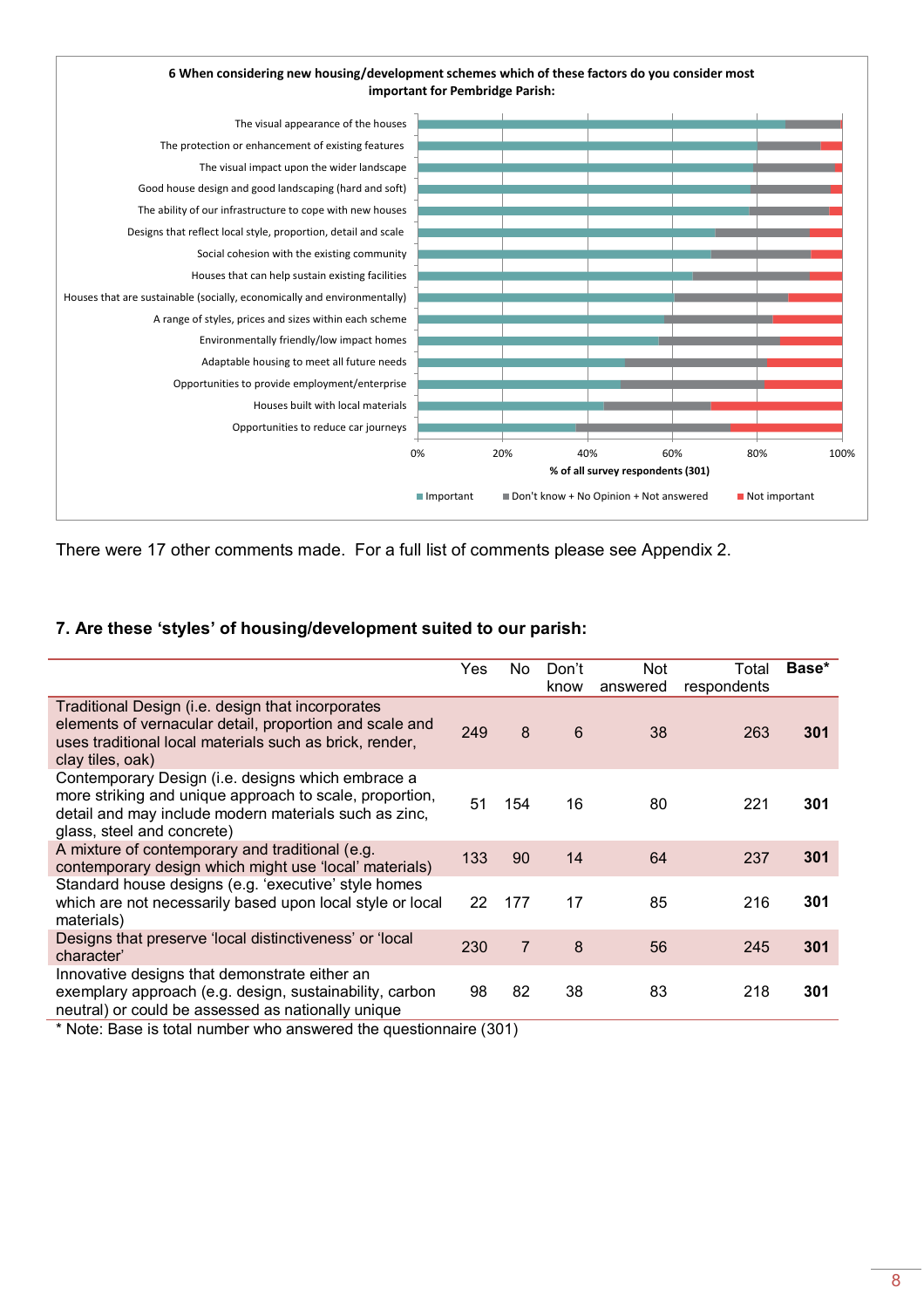|                                                                                                                                                                                                     | Yes | No.        | Don't<br>know | <b>Not</b><br>answered |
|-----------------------------------------------------------------------------------------------------------------------------------------------------------------------------------------------------|-----|------------|---------------|------------------------|
| Traditional Design (i.e. design that incorporates<br>elements of vernacular detail, proportion and scale and<br>uses traditional local materials such as brick, render,<br>clay tiles, oak)         | 83% | 3%         | 2%            | 13%                    |
| Contemporary Design (i.e. designs which embrace a<br>more striking and unique approach to scale, proportion,<br>detail and may include modern materials such as zinc,<br>glass, steel and concrete) | 17% | .51%       | 5%            | 27%                    |
| A mixture of contemporary and traditional (e.g.<br>contemporary design which might use 'local' materials)                                                                                           | 44% | 30%        | 5%            | 21%                    |
| Standard house designs (e.g. 'executive' style homes<br>which are not necessarily based upon local style or local<br>materials)                                                                     | 7%  | 59%        | 6%            | 28%                    |
| Designs that preserve 'local distinctiveness' or 'local<br>character'                                                                                                                               | 76% | 2%         | 3%            | 19%                    |
| Innovative designs that demonstrate either an<br>exemplary approach (e.g. design, sustainability, carbon<br>neutral) or could be assessed as nationally unique                                      | 33% | <b>27%</b> | 13%           | 28%                    |

There were 16 other comments made. For a full list of comments please see Appendix 2.



### **8. Do you feel that new homes and new residents for Pembridge Parish can :**

|                                                                                                                                   | Yes | No. | Don't<br>know | <b>Not</b><br>answered | Total<br>respondents | Base* |
|-----------------------------------------------------------------------------------------------------------------------------------|-----|-----|---------------|------------------------|----------------------|-------|
| Support and protect our existing facilities (e.g. school, shop,<br>pubs, village hall, church, bus service, doctors surgery etc.) | 265 | 14  | 10            | 12                     | 289                  | 301   |
| Encourage new services and facilities within the Parish                                                                           | 212 | 25  | 18            | 46                     | 255                  | 301   |
| Help maintain a vibrant, diverse and dynamic community                                                                            | 212 | 20  | 21            | 48                     | 253                  | 301   |
| Help secure infrastructure improvements (e.g. through<br>financial Planning obligations, Council Tax, New Homes<br>Bonus etc.)    | 164 | 33  | 41            | 63                     | 238                  | 301   |
| Positively contribute to our landscape/built<br>environment/community                                                             | 174 | 36  | 32            | 59                     | 242                  | 301   |
| Help attract and retain employment opportunities                                                                                  | 164 | 38  | 39            | 60                     | 241                  | 301   |
|                                                                                                                                   |     |     |               |                        |                      |       |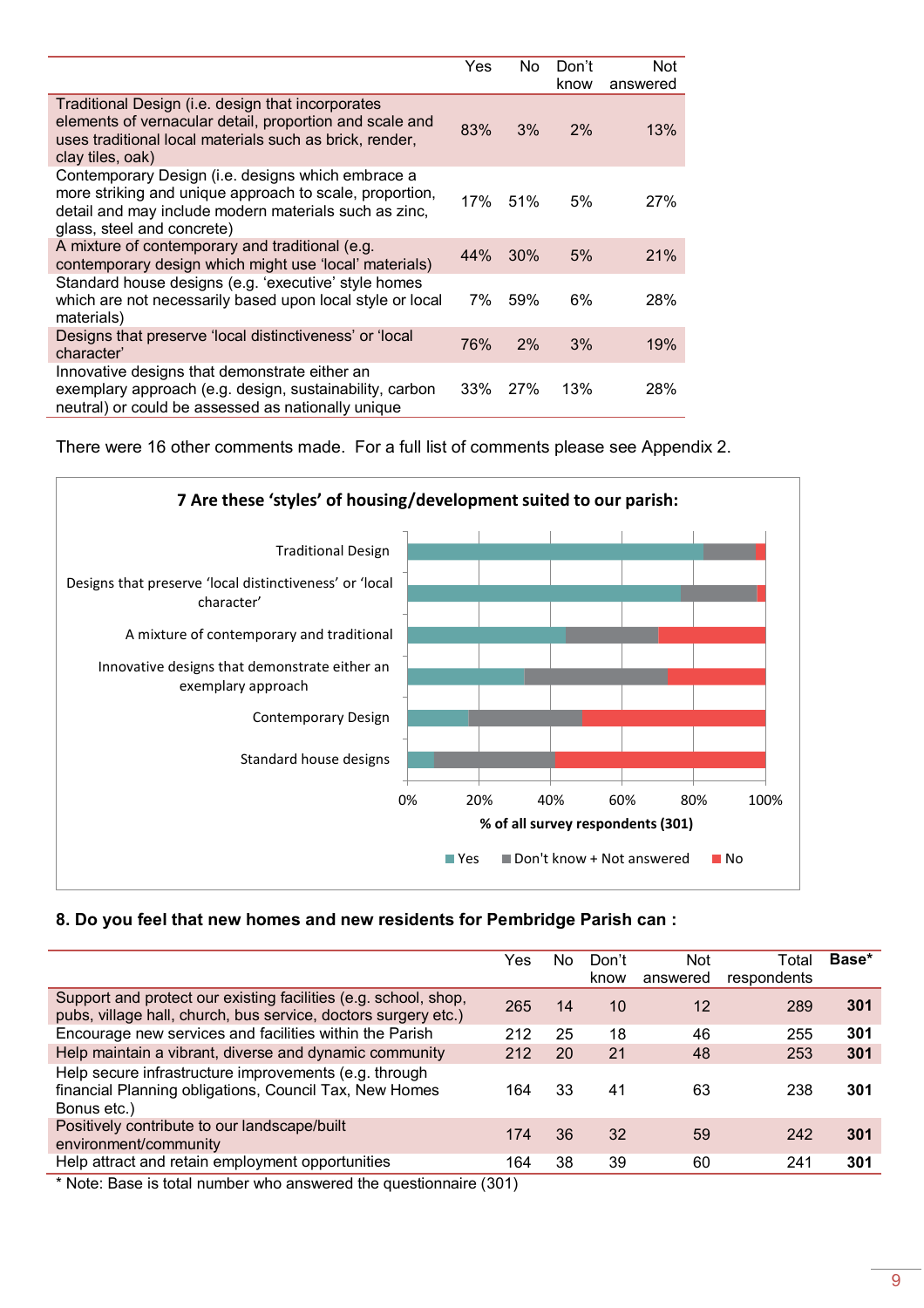|                                                                                                                                   | Yes | N٥  | Don't  | <b>Not</b> |
|-----------------------------------------------------------------------------------------------------------------------------------|-----|-----|--------|------------|
|                                                                                                                                   |     |     | know   | answered   |
| Support and protect our existing facilities (e.g. school, shop,<br>pubs, village hall, church, bus service, doctors surgery etc.) | 88% | 5%  | 3%     | 4%         |
| Encourage new services and facilities within the Parish                                                                           | 70% | 8%  | 6%     | 15%        |
| Help maintain a vibrant, diverse and dynamic community                                                                            | 70% | 7%  | 7%     | 16%        |
| Help secure infrastructure improvements (e.g. through<br>financial Planning obligations, Council Tax, New Homes<br>Bonus etc.)    | 54% | 11% | 14%    | 21%        |
| Positively contribute to our landscape/built<br>environment/community                                                             | 58% | 12% | $11\%$ | <b>20%</b> |
| Help attract and retain employment opportunities                                                                                  | 54% | 13% | 13%    | 20%        |



**9. If the opportunity was made available (within Pembridge Parish) would you consider building your own home (either by 'self-build' or by commissioning builders)?** 

|                          | No. | $\%$ |                                            |
|--------------------------|-----|------|--------------------------------------------|
| Yes                      | 107 | 37%  | 9 If the opportunity was made available    |
| <b>No</b>                | 157 | 55%  | would you consider building your own home? |
| Don't know               | 24  | 8%   | Don't know                                 |
| <b>Total respondents</b> | 288 |      | 8%                                         |
| Not answered             | 13  |      |                                            |
|                          |     |      | Yes<br>37%<br><b>No</b><br>55%             |

### **10. If yes to the above question: What type of home would you like to build?**

There were 101 comments made. For a full list of comments please see Appendix 2.

% of respondents (288)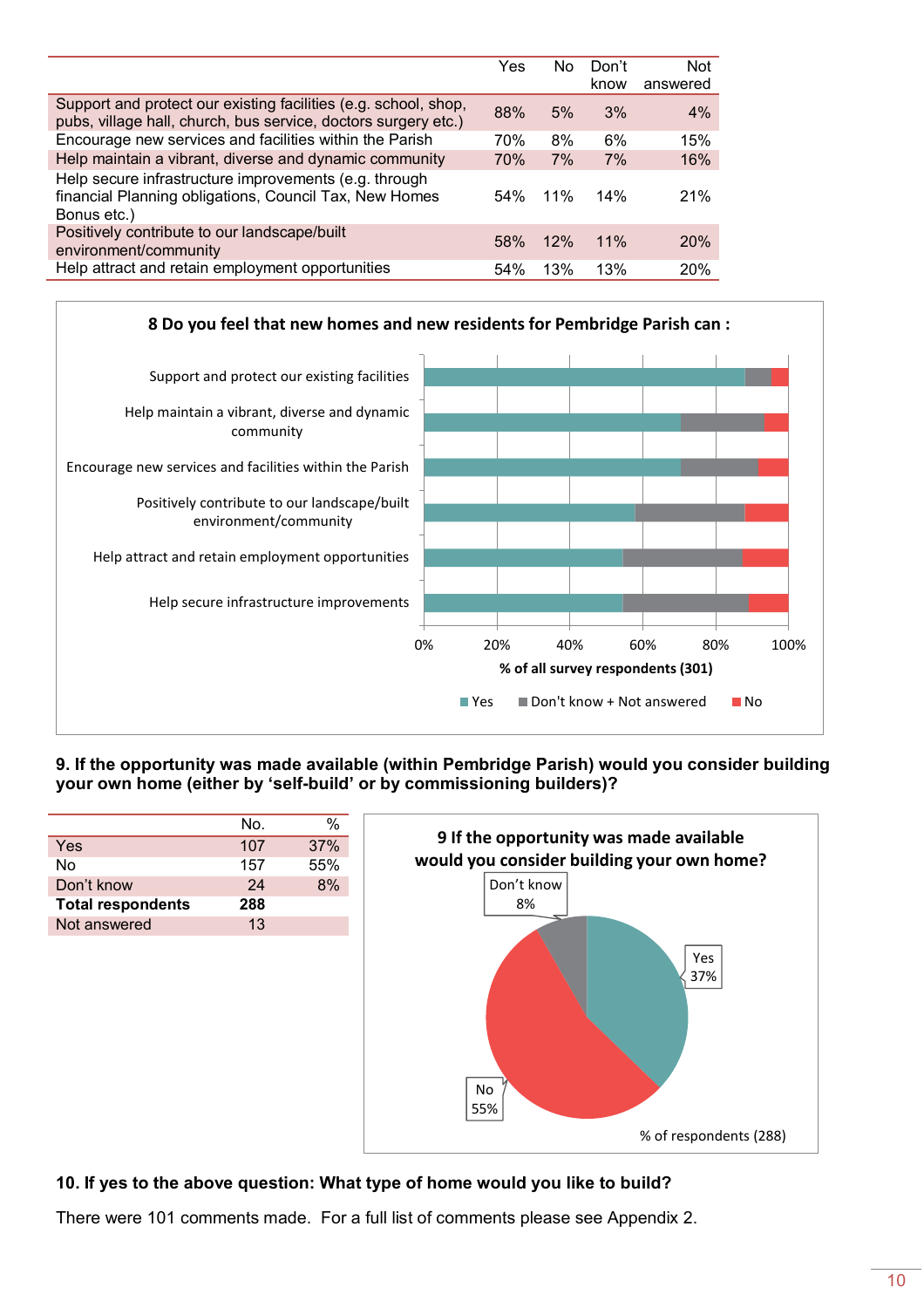**11. Do you support the concept of some Live: Work properties for Pembridge parish whereby residential space is combined with designated work space such as small workshops, studios, office space (to encourage home working).** 

|                          | No. | %   |
|--------------------------|-----|-----|
| Yes                      | 198 | 70% |
| Nο                       | 54  | 19% |
| Don't know               | 33  | 12% |
| <b>Total respondents</b> | 285 |     |
| Not answered             | 16  |     |



#### **12. Do you think any of these hamlets would be able to accommodate new homes?**

|                 | . . |    |       |            |             |       |
|-----------------|-----|----|-------|------------|-------------|-------|
|                 | Yes | No | Don't | <b>Not</b> | Total       | Base* |
|                 |     |    | know  | answered   | respondents |       |
| <b>Bearwood</b> | 140 | 50 | 85    | 26         | 275         | 301   |
| Marston         | 119 | 54 | 101   | 27         | 274         | 301   |
| Weston          | 108 | 70 | 96    | 27         | 274         | 301   |
| <b>Broxwood</b> | 143 | 54 | 80    | 24         | 277         | 301   |

\* Note: Base is total number who answered the questionnaire (301)

|                 | Yes | N٥  | Don't<br>know | <b>Not</b><br>answered |
|-----------------|-----|-----|---------------|------------------------|
| Bearwood        | 47% | 17% | 28%           | 9%                     |
| Marston         | 40% | 18% | 34%           | 9%                     |
| Weston          | 36% | 23% | 32%           | 9%                     |
| <b>Broxwood</b> | 48% | 18% | 27%           | 8%                     |



There were 23 other comments made. For a full list of comments please see Appendix 2.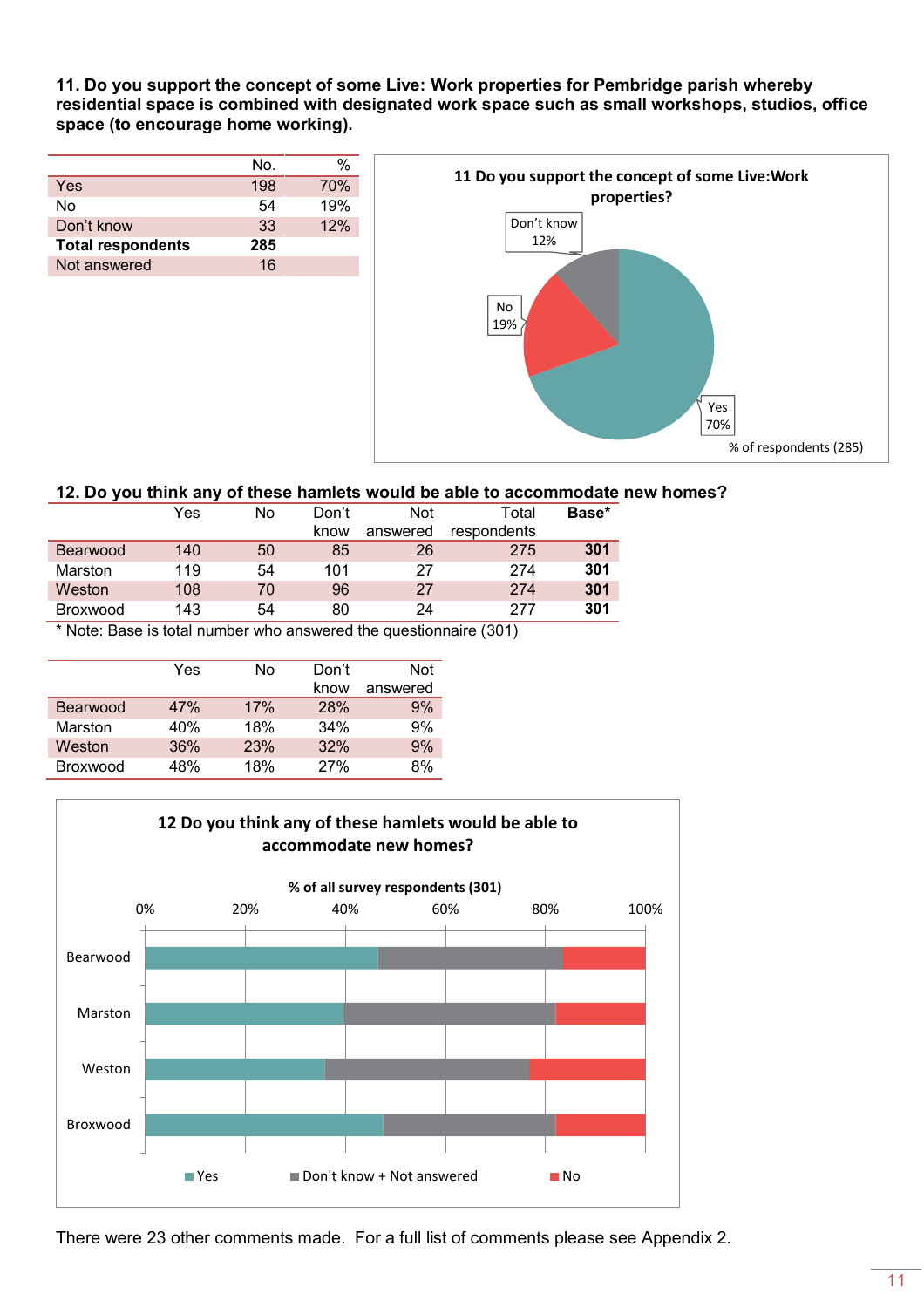### **13. If new homes were to be created in the hamlets of Pembridge Parish (above) which of these do you think would best suit the existing communities:**

|                                                                     | Yes | No                          | Don't<br>know | <b>Not</b><br>answered | Total<br>respondents | Base* |
|---------------------------------------------------------------------|-----|-----------------------------|---------------|------------------------|----------------------|-------|
| Conversion of existing (redundant) buildings                        | 251 | 8                           | 6             | 36                     | 265                  | 301   |
| Empty homes brought back into use                                   | 258 | 4                           | 6             | 33                     | 268                  | 301   |
| New build homes                                                     | 126 | 65                          | 33            | 77                     | 224                  | 301   |
| New build homes - tied to local employment                          | 83  | 81                          | 48            | 89                     | 212                  | 301   |
| New build homes restricted to local 'need' or<br>local 'connection' | 115 | 78                          | 38            | 70                     | 231                  | 301   |
| Social/Subsidised/Affordable Housing                                | 64  | 120                         | 31            | 86                     | 215                  | 301   |
| .                                                                   |     | $\sim$ $\sim$ $\sim$ $\sim$ |               |                        |                      |       |

Note: Base is total number who answered the questionnaire (301)

|                                                                     | Yes | No  | Don't<br>know | <b>Not</b><br>answered |
|---------------------------------------------------------------------|-----|-----|---------------|------------------------|
| Conversion of existing (redundant) buildings                        | 83% | 3%  | 2%            | 12%                    |
| Empty homes brought back into use                                   | 86% | 1%  | 2%            | 11%                    |
| New build homes                                                     | 42% | 22% | 11%           | 26%                    |
| New build homes - tied to local employment                          | 28% | 27% | 16%           | 30%                    |
| New build homes restricted to local 'need' or<br>local 'connection' | 38% | 26% | 13%           | 23%                    |
| Social/Subsidised/Affordable Housing                                | 21% | 40% | 10%           | 29%                    |



There were 12 other comments made. For a full list of comments please see Appendix 2.

### **Please leave any general comments regarding new housing in Pembridge Parish/Village here:**

There were 56 comments made. For a full list of comments please see Appendix 2.

#### **14. Are there specific locations around Pembridge that you feel are important to safeguard and protect against development of any kind? Please state location and give a reason for protection**

There were 111 comments made. For a full list of comments please see Appendix 2.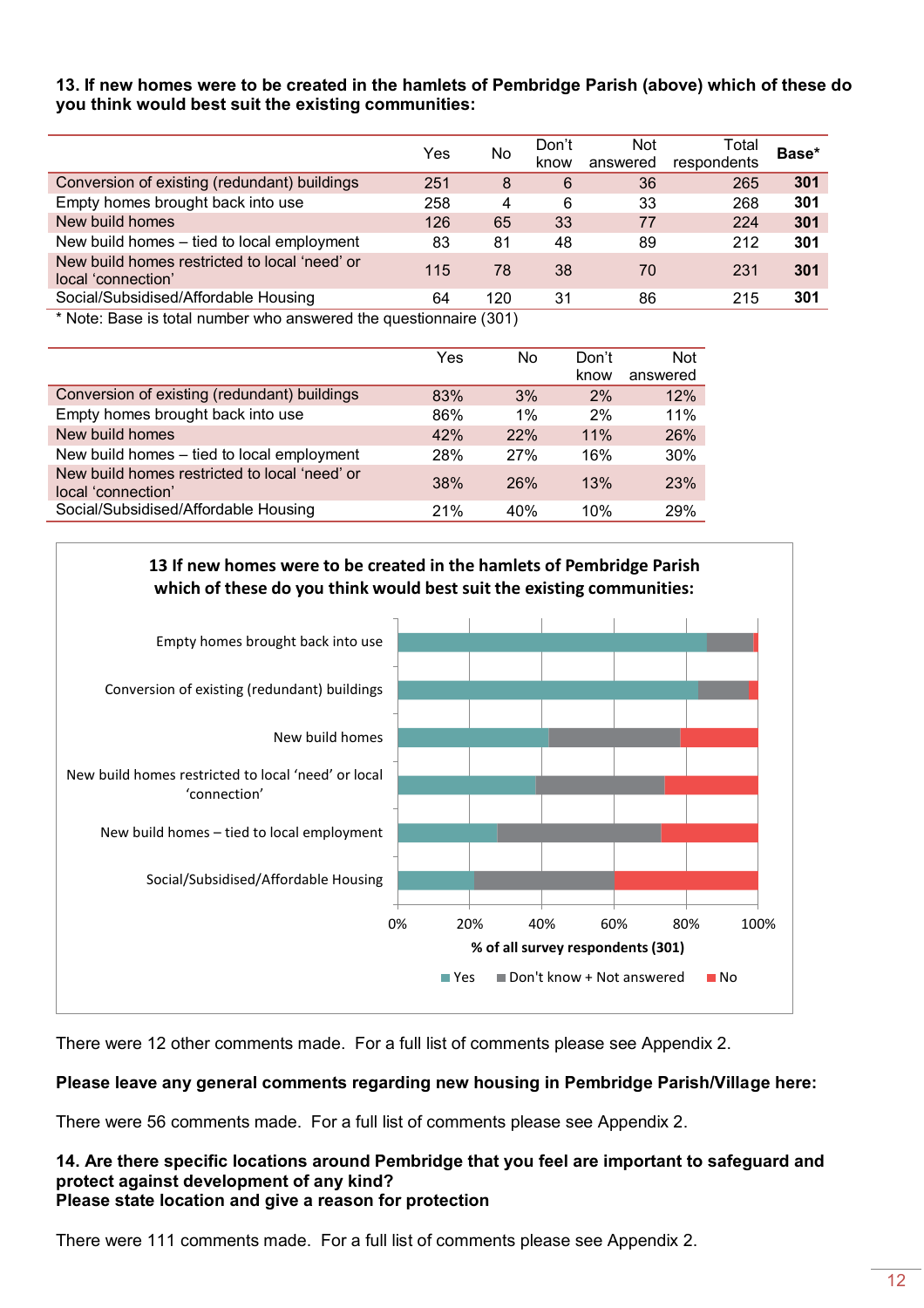**15. Do you think it is important for anyone (ie an individual, a landowner, stakeholder or developer) proposing to develop within Pembridge Parish to engage with the community at an early stage and continue to engage throughout the planning process?** 

|                          | No. | $\%$ |
|--------------------------|-----|------|
| Yes                      | 264 | 91%  |
| N٥                       |     | 2%   |
| Don't know               | 18  | 6%   |
| <b>Total respondents</b> | 289 |      |
| Not answered             | 12  |      |



### **Enterprise, the local economy and business**

### **16. Do you run a business based in Pembridge Parish?**

| Nο. |     |
|-----|-----|
| 61  | 22% |
| 221 | 78% |
| 282 |     |
| 19  |     |
|     |     |



### **17. How many people do you employ (full time/part time)?**

|                          | No. |
|--------------------------|-----|
| 1 to $3$                 | 39  |
| 4 to 10                  | 16  |
| 11 to 20                 | 0   |
| 21 to 50                 | 1   |
| $51+$                    | 0   |
| <b>Total respondents</b> | 56  |
| Not answered             | 245 |

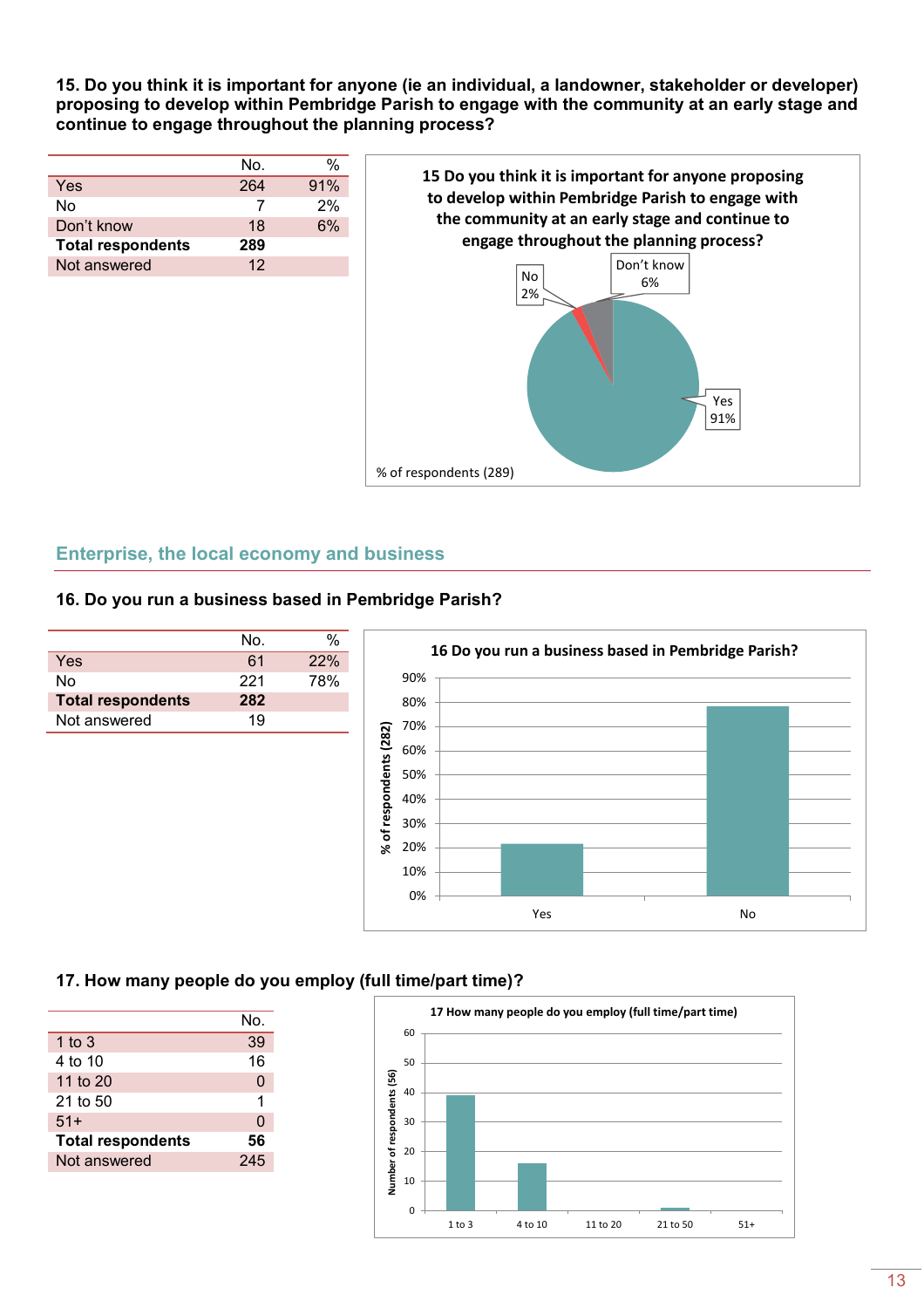#### **18. What is the nature of your business:**

|                                                         | No.            |
|---------------------------------------------------------|----------------|
| Catering                                                | $\Omega$       |
| Horticulture                                            | n              |
| Warehouse/light industrial                              | O              |
| <b>High Technology</b>                                  | 2              |
| <b>Public House/restaurant</b>                          | $\overline{2}$ |
| Retail                                                  | 2              |
| Creative Industry                                       | 3              |
| Financial                                               | 3              |
| Food and Drink production                               | 5              |
| Construction and/or associated<br>construction services | 10             |
| Tourism                                                 | 11             |
| Agriculture                                             | 26             |
| <b>Total respondents</b>                                | 53             |
| Not answered                                            | 248            |

There were 12 other comments made. For a full list of comments please see Appendix 2.



### **19. Would you like to expand or diversify your business within Pembridge Parish?**



### **20. What are the main obstacles preventing your expansion/diversification?**

|                            | N∩. |
|----------------------------|-----|
| Lack of space              | 5   |
| Unsuitable buildings       | 12  |
| <b>Planning issues</b>     | 20  |
| <b>Funding issues</b>      | 13  |
| Lack of skilled work force | 8   |
| <b>Transport issues</b>    |     |
| <b>Total respondents</b>   | 36  |
| Not answered               |     |

There were 16 other comments made. For a full list of comments please see Appendix 2.

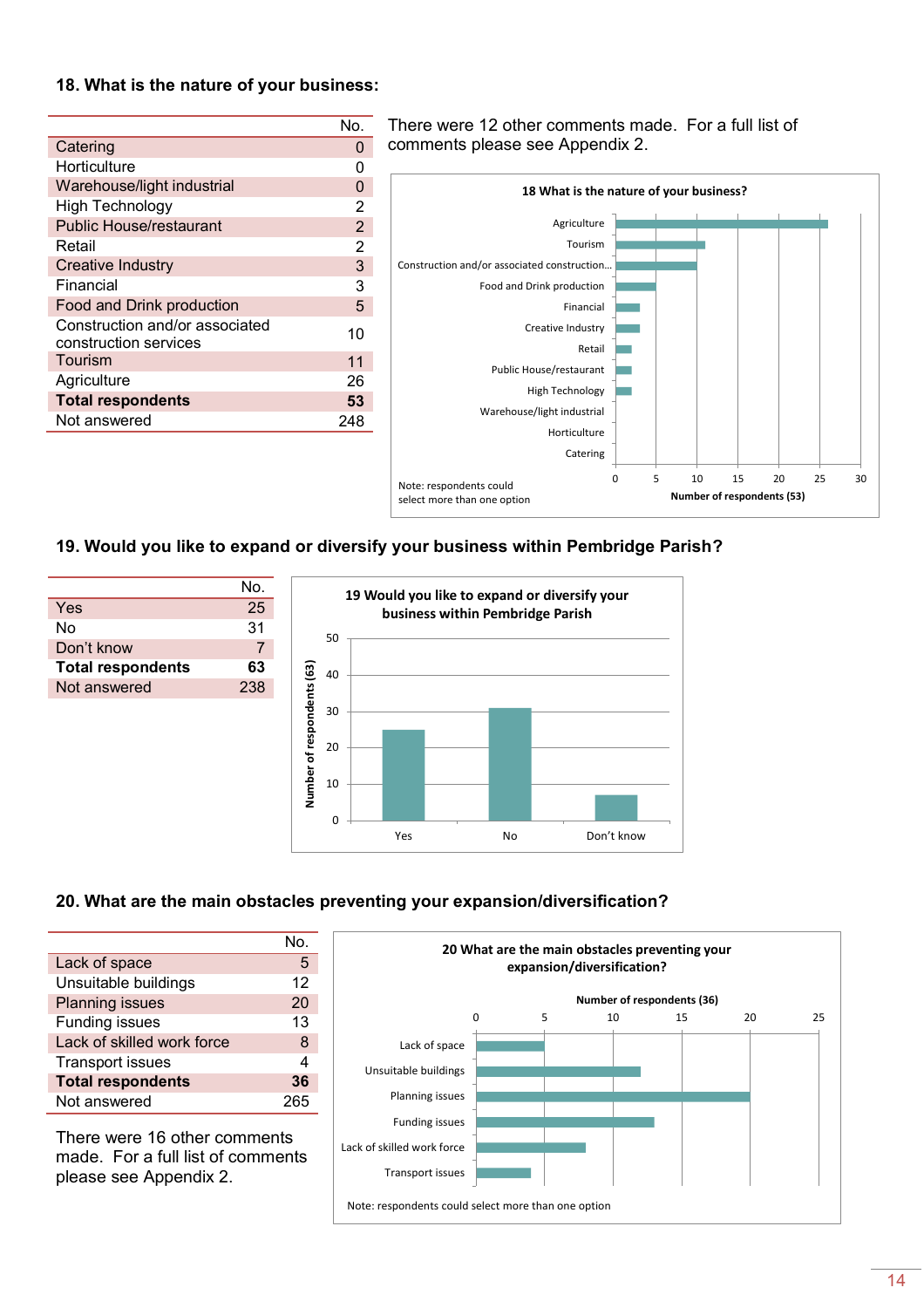### **21 Would you like to set up a business or enterprise in Pembridge Parish?**

|                   | No. | %   |
|-------------------|-----|-----|
| Yes               | 13  | 4%  |
| No                | 168 | 56% |
| Don't know        | 21  | 7%  |
| Total respondents | 202 | 67% |
| Not answered      | 99  | 33% |
| Base*             | 301 |     |

\* Note: Base is total number who answered

the questionnaire (301)



### **22. What type of business would you like to establish in Pembridge Parish?**

There were 11 comments made. For a full list of comments please see Appendix 2.

### **23. Do you intend to establish your business during the plan period of 2011- 2031?**



#### **24. What are the main obstacles preventing you from establishing your business in Pembridge Parish?**

There were 16 comments made. For a full list of comments please see Appendix 2.

### **25. Do you feel there should be more rural enterprise in general within the Parish?**

|                   | No. | %   |
|-------------------|-----|-----|
| Yes               | 157 | 52% |
| Nο                | 21  | 7%  |
| Don't know        | 61  | 20% |
| Total respondents | 239 | 79% |
| Not answered      | 62  | 21% |
| Base*             | 301 |     |

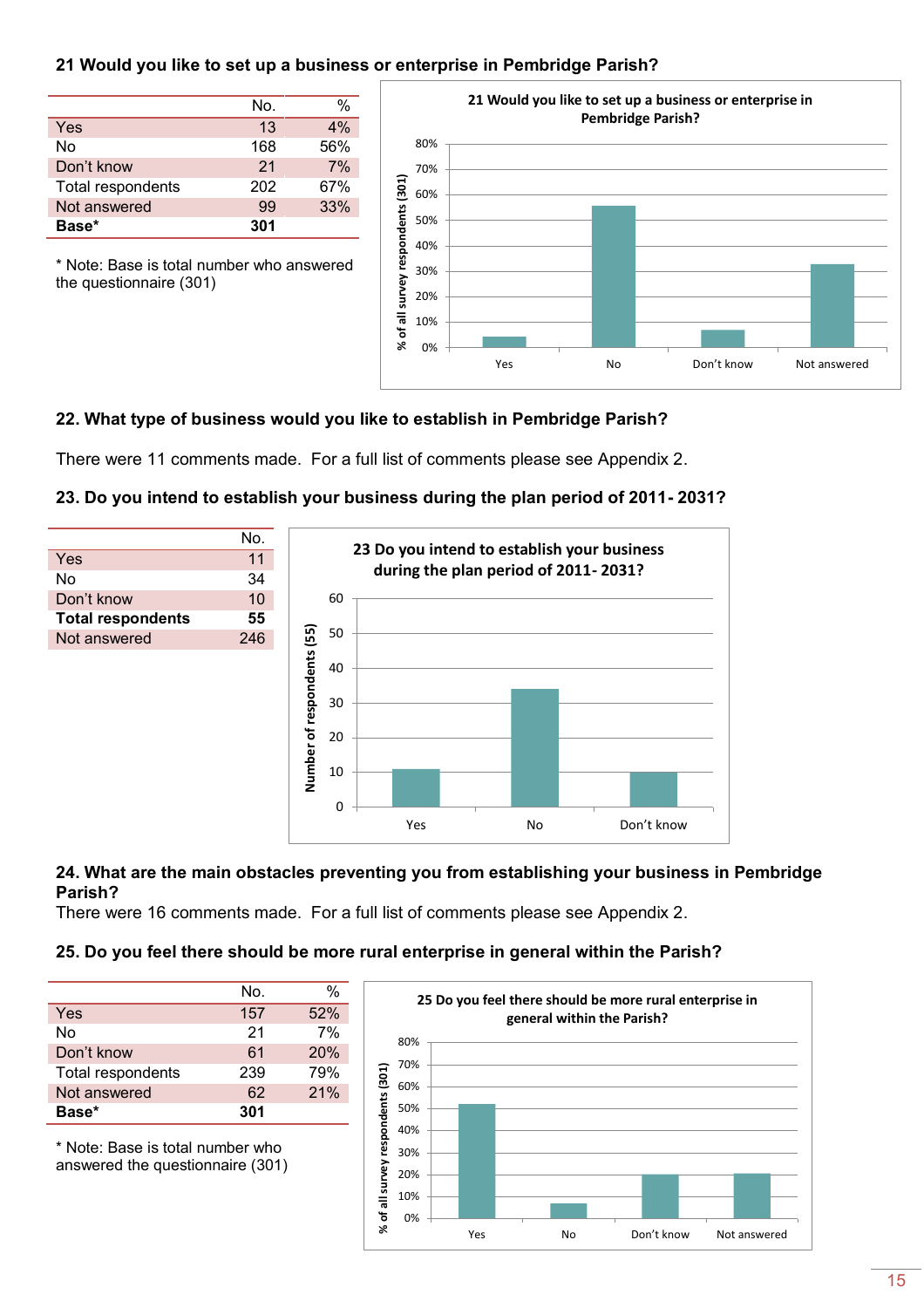### **26. Do you think any of these businesses/enterprises should be encouraged/supported in Pembridge Parish?**

|                                                         | Yes | No  | Don't<br>know | <b>Not</b><br>answered | Total<br>respondents | Base* |
|---------------------------------------------------------|-----|-----|---------------|------------------------|----------------------|-------|
| Agriculture                                             | 213 | 21  | 16            | 51                     | 250                  | 301   |
| Horticulture                                            | 214 | 12  | 19            | 56                     | 245                  | 301   |
| Warehouse/light industrial                              | 61  | 110 | 31            | 99                     | 202                  | 301   |
| Public House/restaurant                                 | 184 | 39  | 11            | 67                     | 234                  | 301   |
| <b>Creative Industry</b>                                | 177 | 20  | 36            | 68                     | 233                  | 301   |
| Tourism                                                 | 232 | 12  | 13            | 44                     | 257                  | 301   |
| Food and Drink production                               | 168 | 46  | 28            | 59                     | 242                  | 301   |
| Construction and/or associated<br>construction services | 60  | 100 | 42            | 99                     | 202                  | 301   |
| Catering                                                | 127 | 43  | 39            | 92                     | 209                  | 301   |
| Retail                                                  | 134 | 46  | 33            | 88                     | 213                  | 301   |
| Financial                                               | 70  | 68  | 60            | 103                    | 198                  | 301   |
|                                                         |     |     |               |                        |                      |       |

\* Note: Base is total number who answered the questionnaire (301)

|                                                         | Yes | <b>No</b> | Don't<br>know | Not<br>answered |
|---------------------------------------------------------|-----|-----------|---------------|-----------------|
| Agriculture                                             | 71% | 7%        | 5%            | 17%             |
| Horticulture                                            | 71% | 4%        | 6%            | 19%             |
| Warehouse/light industrial                              | 20% | 37%       | 10%           | 33%             |
| <b>Public House/restaurant</b>                          | 61% | 13%       | 4%            | 22%             |
| <b>Creative Industry</b>                                | 59% | 7%        | 12%           | 23%             |
| Tourism                                                 | 77% | 4%        | 4%            | 15%             |
| Food and Drink production                               | 56% | 15%       | 9%            | 20%             |
| Construction and/or associated<br>construction services | 20% | 33%       | 14%           | 33%             |
| Catering                                                | 42% | 14%       | 13%           | 31%             |
| Retail                                                  | 45% | 15%       | 11%           | 29%             |
| Financial                                               | 23% | 23%       | 20%           | 34%             |

There were 19 other comments made. For a full list of comments please see Appendix 2.

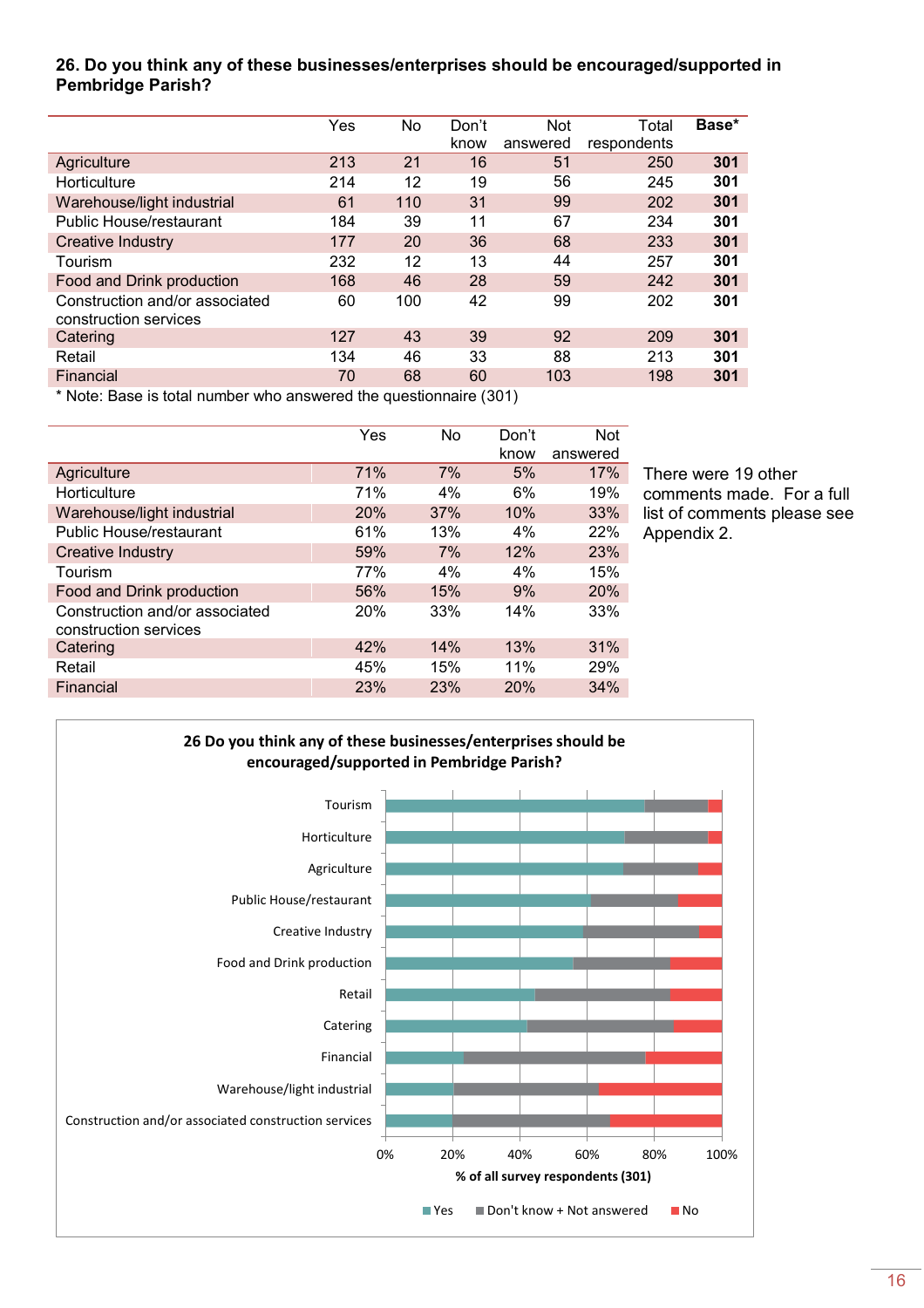### **27. Do you feel any of the following initiatives might encourage new businesses to locate to Pembridge parish?**

|                                                                                        | Yes | No | Don't<br>know | <b>Not</b><br>answered | Total<br>respondents | Base* |
|----------------------------------------------------------------------------------------|-----|----|---------------|------------------------|----------------------|-------|
| Purpose built work premises such as workshops,<br>studios, shops, offices              | 148 | 55 | 42            | 56                     | 245                  | 301   |
| Improved/increased housing stock for staff                                             | 100 | 62 | 53            | 86                     | 215                  | 301   |
| Improved broadband                                                                     | 235 | 9  | 16            | 41                     | 260                  | 301   |
| Better transport links                                                                 | 186 | 32 | 35            | 48                     | 253                  | 301   |
| Shared/flexible/cooperative business facilities such<br>as conference rooms or storage | 59  | 74 | 69            | 99                     | 202                  | 301   |

\* Note: Base is total number who answered the questionnaire (301)

|                                                                                        | Yes | No. | Don't<br>know | <b>Not</b><br>answered |
|----------------------------------------------------------------------------------------|-----|-----|---------------|------------------------|
| Purpose built work premises such as workshops,<br>studios, shops, offices              | 49% | 18% | 14%           | 19%                    |
| Improved/increased housing stock for staff                                             | 33% | 21% | 18%           | 29%                    |
| Improved broadband                                                                     | 78% | 3%  | 5%            | 14%                    |
| Better transport links                                                                 | 62% | 11% | 12%           | 16%                    |
| Shared/flexible/cooperative business facilities such<br>as conference rooms or storage | 20% | 25% | <b>23%</b>    | 33%                    |



There were 20 other comments made. For a full list of comments please see Appendix 2.

### **28. Are there any effects of existing or potential enterprise/industry that you feel need to be considered and or mitigated?**

|                             | Nο. | %   |
|-----------------------------|-----|-----|
| Traffic                     | 258 | 86% |
| <b>Noise</b>                | 207 | 69% |
| <b>Environmental impact</b> | 195 | 65% |
| Light pollution             | 146 | 49% |
| <b>Total respondents</b>    | 267 | 89% |
| Not answered                | 34  | 11% |
| Base*                       | 301 |     |

There were 23 other comments made. For a full list of comments please see Appendix 2.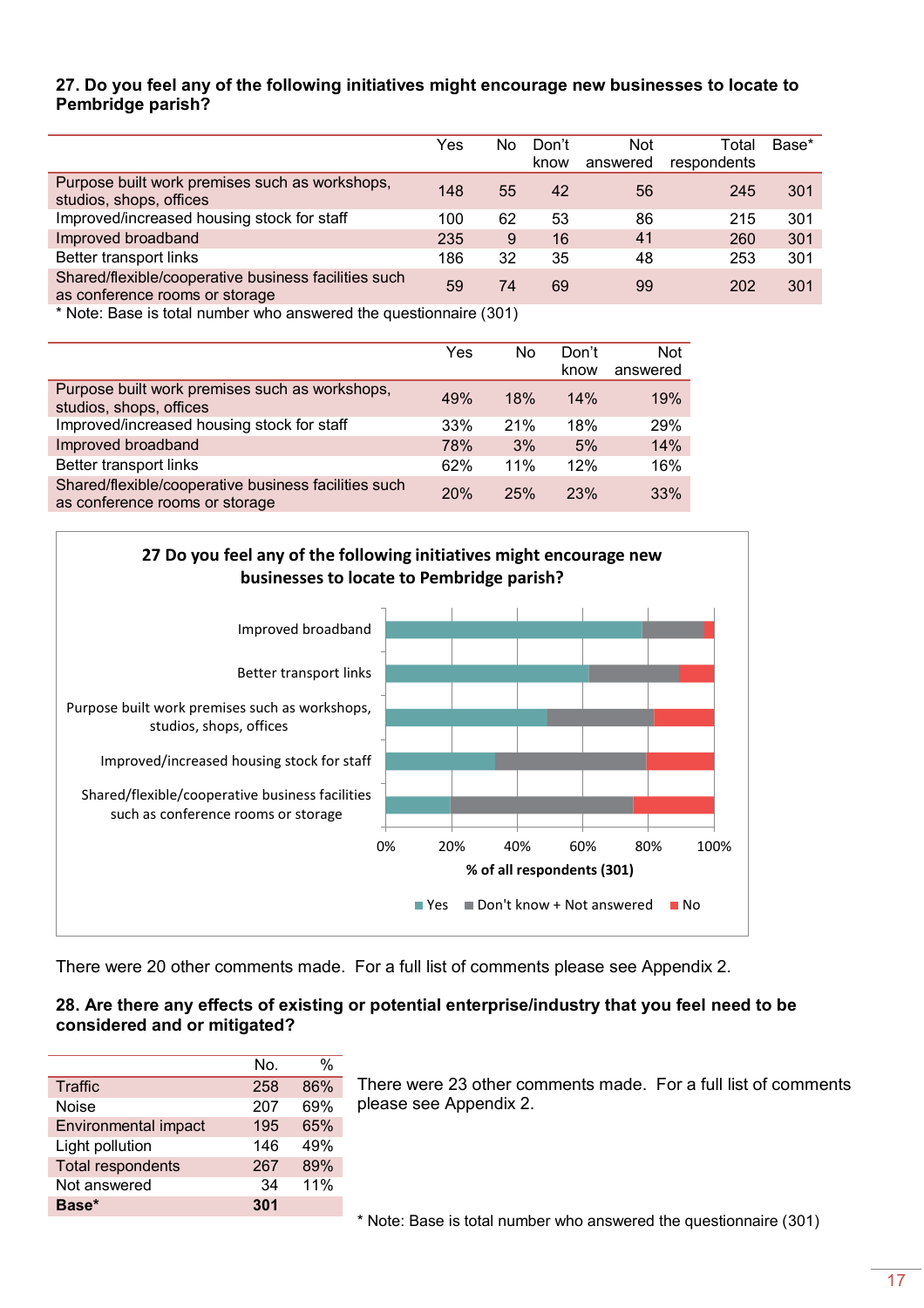

### **29. Do you think that future business development in the parish should protect and enhance the existing landscape and character of the parish and its communities?**

|                          | No. | %   |
|--------------------------|-----|-----|
| Yes                      | 256 | 90% |
| N٥                       |     | 2%  |
| Don't know               | 23  | 8%  |
| <b>Total respondents</b> | 286 |     |
| Not answered             | 15  |     |
|                          |     |     |



#### **30. Should the PNDP and Parish Council encourage new/existing businesses to protect and enhance the quality of the local environment and our heritage setting by promoting;**

|                                                                                                           | No. | $\%$ |
|-----------------------------------------------------------------------------------------------------------|-----|------|
| Building Design that acknowledges and respects the scale,<br>proportion, detail and materials of the area | 218 | 80%  |
| The use of local, natural and low impact materials                                                        | 191 | 70%  |
| Buildings that demonstrate high levels of energy efficiency and<br>sustainability                         | 189 | 69%  |
| Protection or creation of green spaces, open spaces, native<br>hedgerows, trees and planting etc.         | 239 | 88%  |
| Pedestrian and cycle routes                                                                               | 171 | 63%  |
| Signage, street furniture and advertising that respects the locality                                      | 184 | 67%  |
| Attractive shop/business frontages and landscaping                                                        | 189 | 69%  |
| Improved and protected wildlife and biodiversity                                                          | 186 | 68%  |
| <b>Total respondents</b>                                                                                  | 273 |      |
| Not answered                                                                                              | 28  |      |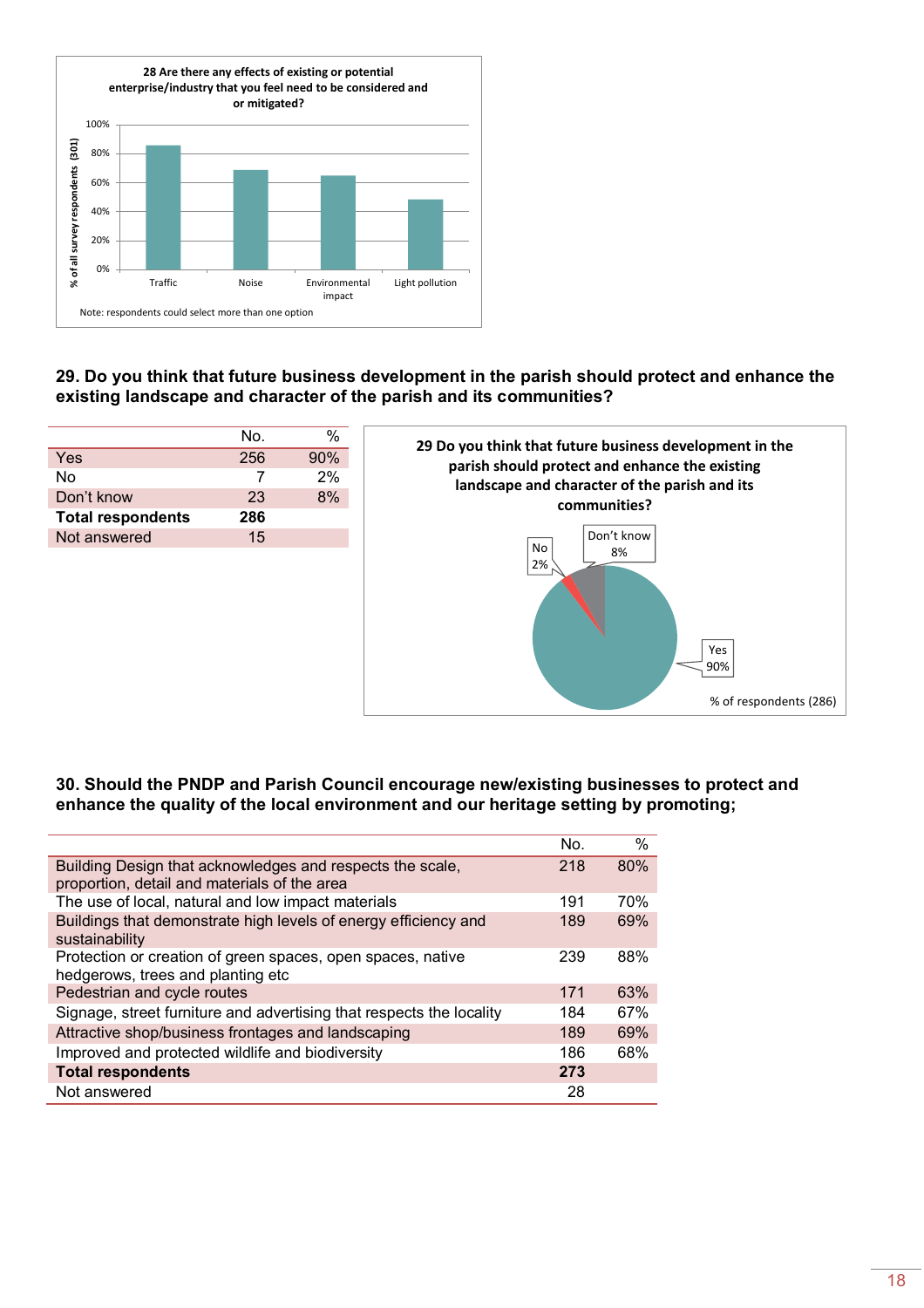

### **Please leave any general comments regarding Enterprise and the local economy here:**

There were 29 comments made. For a full list of comments please see Appendix 2.

### **Features, facilities and amenities**

#### **31. Are there any landscape or heritage features/ buildings that you feel need specific protection in Pembridge Parish?** (Tick all that apply)

|                                                                                   | Yes | No | Don't<br>know | <b>Not</b><br>answered | Total<br>respondents | Base* |
|-----------------------------------------------------------------------------------|-----|----|---------------|------------------------|----------------------|-------|
| Market Hall                                                                       | 278 | 2  | 6             | 15                     | 286                  | 301   |
| School playing fields                                                             | 243 | 3  | 16            | 39                     | 262                  | 301   |
| <b>Millennium Meadow</b>                                                          | 224 | 15 | 30            | 32                     | 269                  | 301   |
| Burgage plots (the land running behind<br>private houses in East and West Street) | 134 | 38 | 66            | 63                     | 238                  | 301   |
| Riverside environs                                                                | 259 |    | 10            | 31                     | 270                  | 301   |
| Church Yard, Church and Chapel                                                    | 266 | 3  |               | 25                     | 276                  | 301   |
| <b>Allotments</b>                                                                 | 136 | 41 | 69            | 55                     | 246                  | 301   |

Note: Base is total number who answered the questionnaire (301)

|                                                                                   | Yes | No.   | Don't<br>know | <b>Not</b><br>answered |
|-----------------------------------------------------------------------------------|-----|-------|---------------|------------------------|
| <b>Market Hall</b>                                                                | 92% | $1\%$ | 2%            | 5%                     |
| School playing fields                                                             | 81% | $1\%$ | 5%            | 13%                    |
| <b>Millennium Meadow</b>                                                          | 74% | 5%    | 10%           | 11%                    |
| Burgage plots (the land running behind<br>private houses in East and West Street) | 45% | 13%   | 22%           | 21%                    |
| Riverside environs                                                                | 86% | $0\%$ | 3%            | 10%                    |
| Church Yard, Church and Chapel                                                    | 88% | $1\%$ | 2%            | 8%                     |
| <b>Allotments</b>                                                                 | 45% | 14%   | 23%           | 18%                    |

There were 20 other comments made. For a full list of comments please see Appendix 2.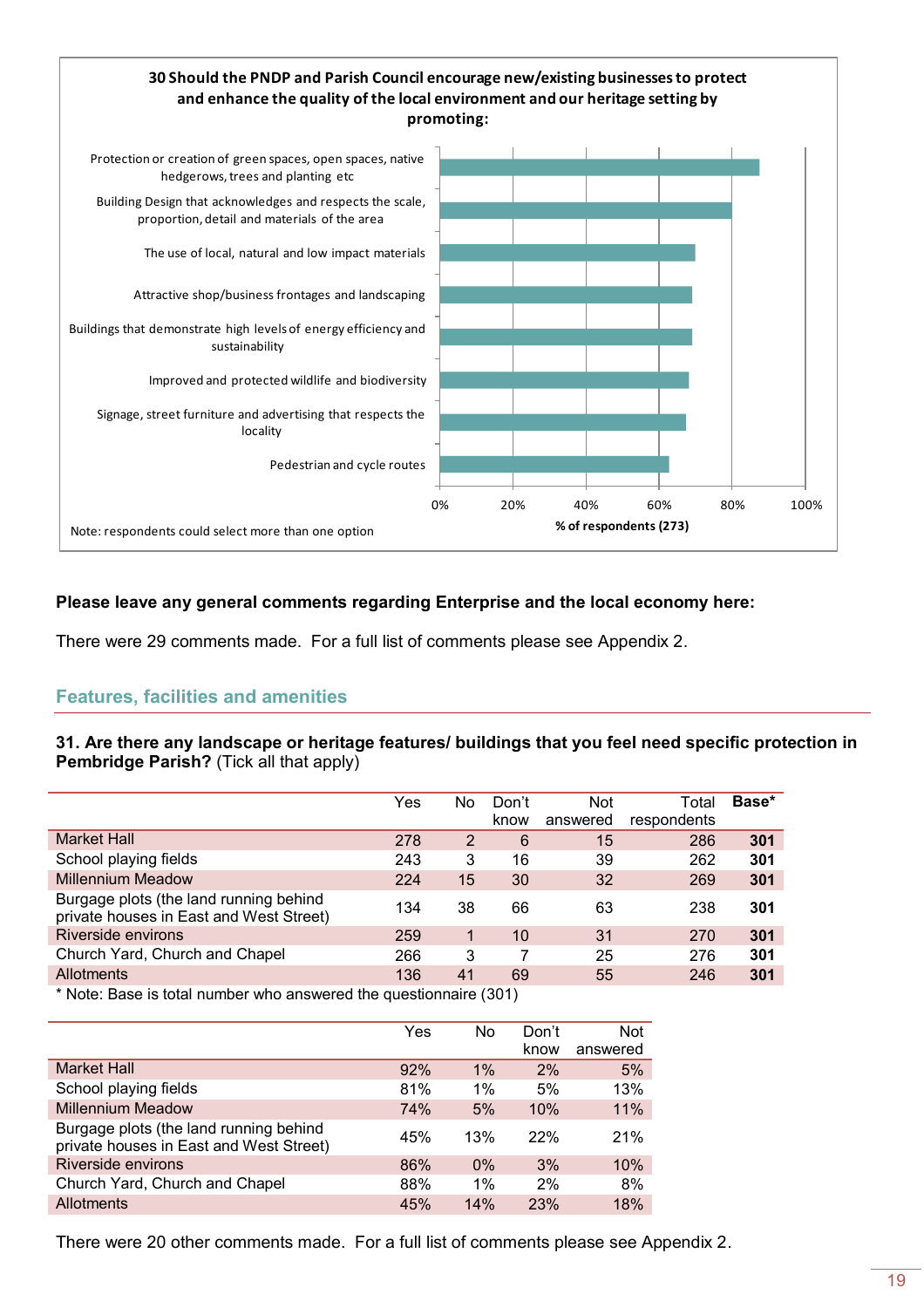

**32. Which of these facilities and services do you value within Pembridge Parish?** 

|                                     | Yes | No             | Don't<br>know | <b>Not</b><br>answered | Total<br>respondents | Base* |
|-------------------------------------|-----|----------------|---------------|------------------------|----------------------|-------|
| <b>Shops</b>                        | 280 | 5              | 4             | 12                     | 289                  | 301   |
| Public houses                       | 251 | 11             | 10            | 29                     | 272                  | 301   |
| <b>Church and Chapels</b>           | 229 | 28             | 11            | 33                     | 268                  | 301   |
| <b>Village Hall</b>                 | 247 | 11             | 16            | 27                     | 274                  | 301   |
| <b>Bus Service</b>                  | 179 | 40             | 25            | 57                     | 244                  | 301   |
| Farm shops                          | 225 | 18             | 15            | 43                     | 258                  | 301   |
| School                              | 234 | 23             | 11            | 33                     | 268                  | 301   |
| Pre School                          | 189 | 31             | 22            | 59                     | 242                  | 301   |
| Pride in Pembridge                  | 225 | 11             | 21            | 44                     | 257                  | 301   |
| Good Neighbour Scheme               | 212 | 12             | 33            | 44                     | 257                  | 301   |
| Caravan/Camping Parks               | 164 | 40             | 34            | 63                     | 238                  | 301   |
| B & Bs and holiday<br>accommodation | 192 | 23             | 30            | 56                     | 245                  | 301   |
| <b>Footpaths and Bridleways</b>     | 231 | 13             | 11            | 46                     | 255                  | 301   |
| Playground                          | 213 | 20             | 13            | 55                     | 246                  | 301   |
| <b>Millennium Meadow</b>            | 215 | 17             | 24            | 45                     | 256                  | 301   |
| Riversides                          | 254 | 4              | 7             | 36                     | 265                  | 301   |
| <b>Car Park</b>                     | 246 | 4              | 9             | 42                     | 259                  | 301   |
| <b>Visitor toilets</b>              | 229 | 16             | 14            | 42                     | 259                  | 301   |
| <b>Market Hall</b>                  | 259 | $\overline{4}$ | 8             | 30                     | 271                  | 301   |
| Surgery                             | 203 | 21             | 20            | 57                     | 244                  | 301   |

\* Note: Base is total number who answered the questionnaire (301)

There were 36 other comments made. For a full list of comments please see Appendix 2.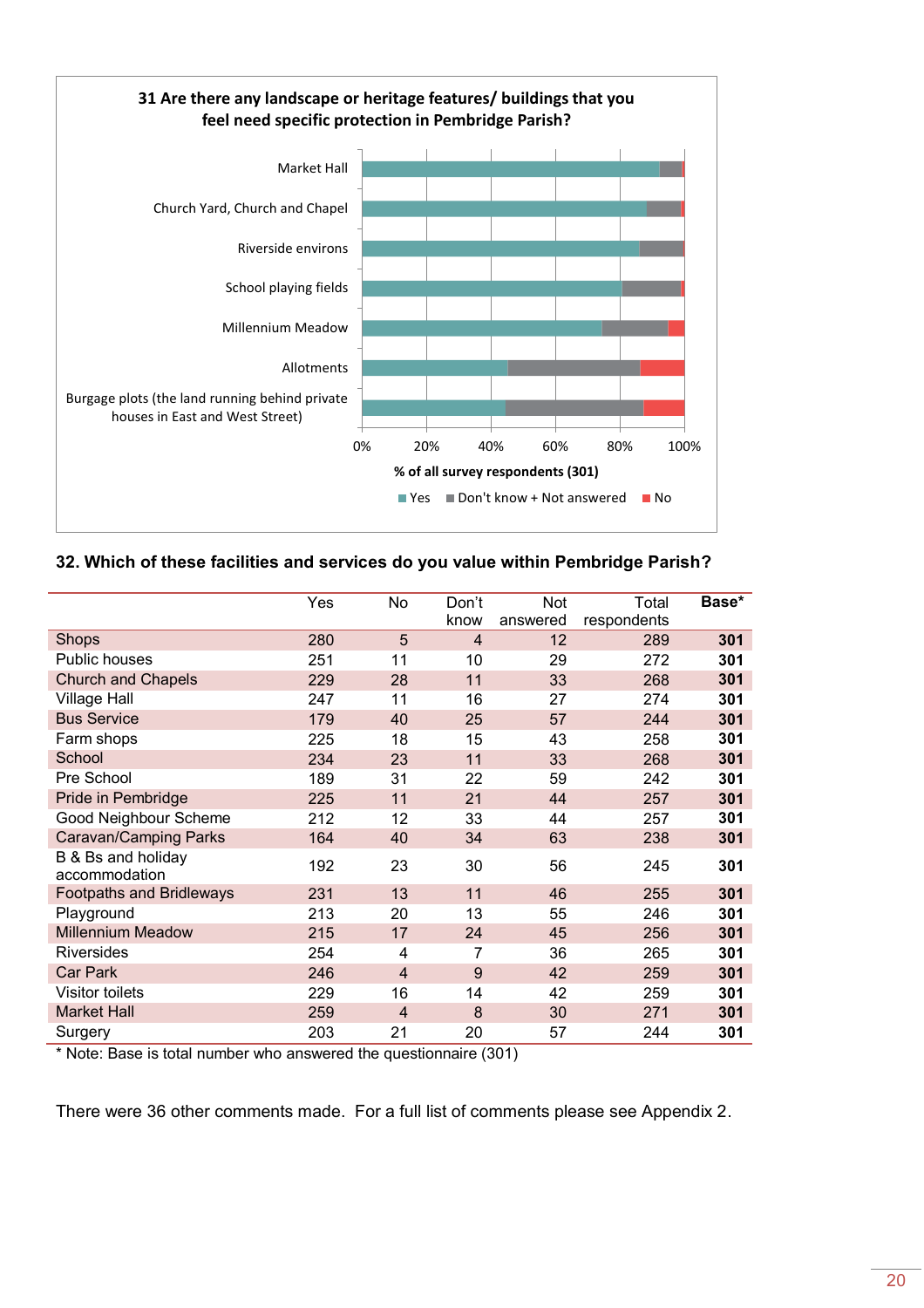|                                 | Yes | No    | Don't | Not      |
|---------------------------------|-----|-------|-------|----------|
|                                 |     |       | know  | answered |
| Shops                           | 93% | 2%    | $1\%$ | 4%       |
| Public houses                   | 83% | 4%    | 3%    | 10%      |
| <b>Church and Chapels</b>       | 76% | 9%    | 4%    | 11%      |
| <b>Village Hall</b>             | 82% | 4%    | 5%    | 9%       |
| <b>Bus Service</b>              | 59% | 13%   | 8%    | 19%      |
| Farm shops                      | 75% | 6%    | 5%    | 14%      |
| School                          | 78% | 8%    | 4%    | 11%      |
| Pre School                      | 63% | 10%   | 7%    | 20%      |
| Pride in Pembridge              | 75% | 4%    | 7%    | 15%      |
| Good Neighbour Scheme           | 70% | 4%    | 11%   | 15%      |
| Caravan/Camping Parks           | 54% | 13%   | 11%   | 21%      |
| B & Bs and holiday              | 64% | 8%    | 10%   | 19%      |
| accommodation                   |     |       |       |          |
| <b>Footpaths and Bridleways</b> | 77% | 4%    | 4%    | 15%      |
| Playground                      | 71% | 7%    | 4%    | 18%      |
| <b>Millennium Meadow</b>        | 71% | 6%    | 8%    | 15%      |
| <b>Riversides</b>               | 84% | $1\%$ | 2%    | 12%      |
| <b>Car Park</b>                 | 82% | 1%    | 3%    | 14%      |
| <b>Visitor toilets</b>          | 76% | 5%    | 5%    | 14%      |
| <b>Market Hall</b>              | 86% | $1\%$ | 3%    | 10%      |
| Surgery                         | 67% | 7%    | 7%    | 19%      |

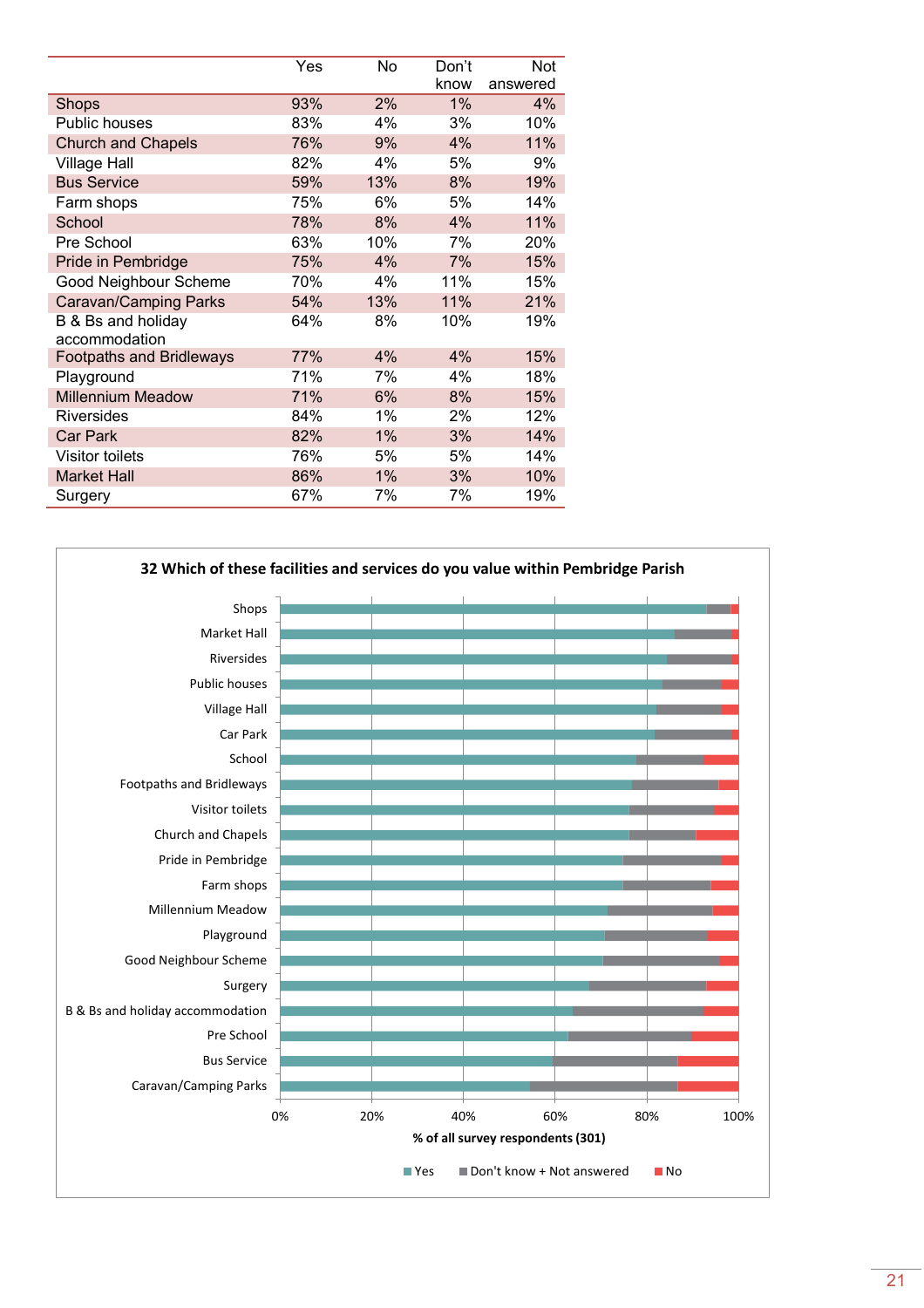### **33. Are there any additional services/facilities you would like to see within the parish over the next 20 years?** Please specify

There were 100 comments made. For a full list of comments please see Appendix 2.

|                          | No. |     |
|--------------------------|-----|-----|
| Yes                      | 26  | 9%  |
| No                       | 107 | 37% |
| Don't know               | 155 | 54% |
| <b>Total respondents</b> | 288 |     |
| Not answered             | 13  |     |
|                          |     |     |

### **34. Are there enough facilities for young people in Pembridge parish?**



### **35. If No which facilities do you feel are needed?**

There were 80 comments made. For a full list of comments please see Appendix 2.

### **36. Are there enough facilities for elderly people in Pembridge parish?**



### **37. If No which facilities do you feel are needed?**

There were 52 comments made. For a full list of comments please see Appendix 2.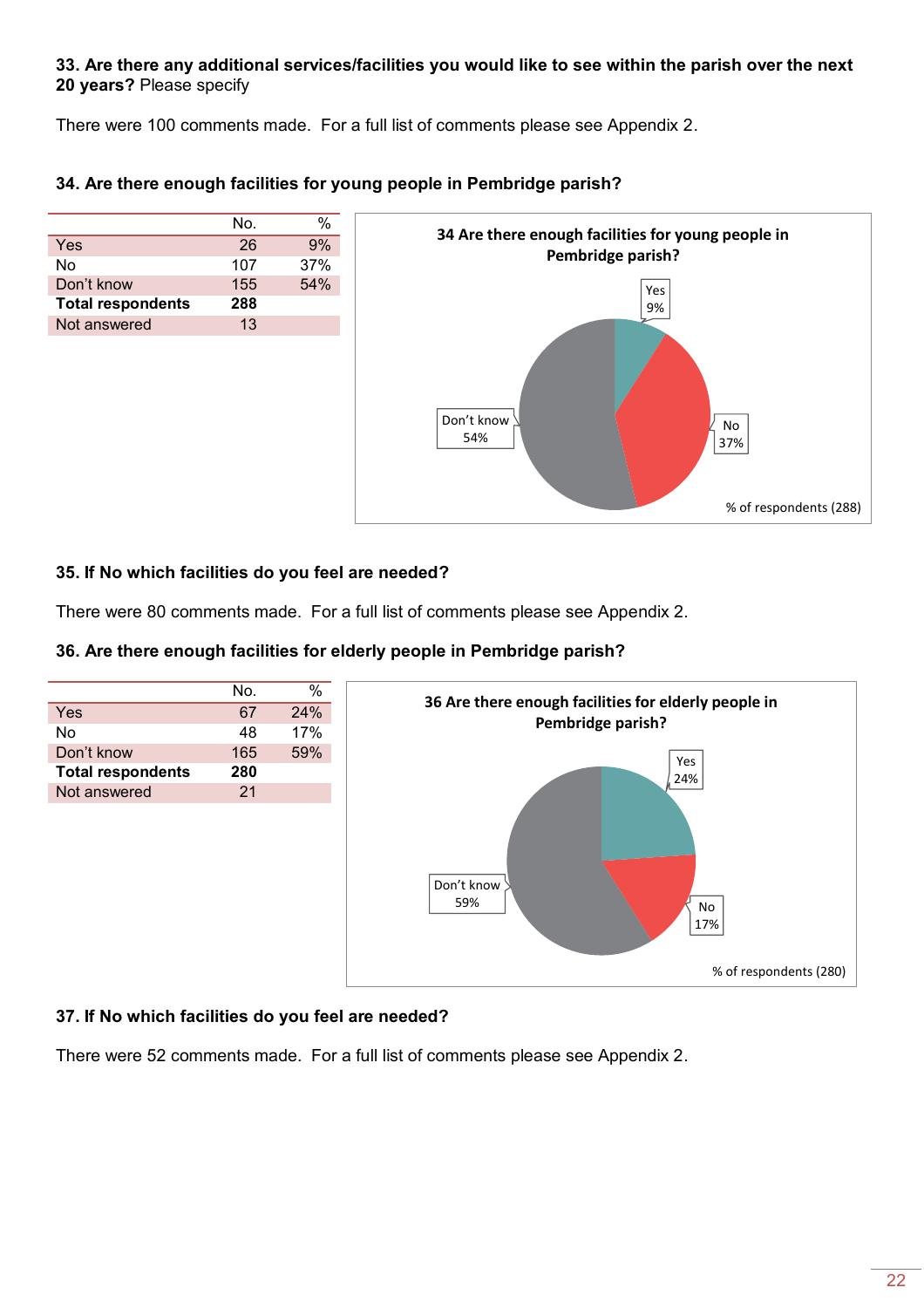### **38. Do you feel that better/more leisure and recreational facilities, such as green spaces, play areas or activities, are needed in Pembridge Parish?**

|                          | No. | %   |
|--------------------------|-----|-----|
| Yes                      | 99  | 36% |
| No                       | 104 | 37% |
| Don't know               | 76  | 27% |
| <b>Total respondents</b> | 279 |     |
| Not answered             | 22  |     |



### **39. Do you feel it is important to protect and enhance our existing recreational facilities, green spaces, play areas or activities?**

|                          | No. | $\%$ |
|--------------------------|-----|------|
| Yes                      | 268 | 93%  |
| No                       |     | 2%   |
| Don't know               | 13  | 5%   |
| <b>Total respondents</b> | 288 |      |
| Not answered             | 13  |      |
|                          |     |      |

### **40. Do you feel that traffic is a problem in the parish?**

|                          | No. |            |
|--------------------------|-----|------------|
| Yes                      | 222 | <b>77%</b> |
| N٥                       | 49  | 17%        |
| Don't know               | 18  | 6%         |
| <b>Total respondents</b> | 289 |            |
| Not answered             | 12  |            |



% of respondents (288)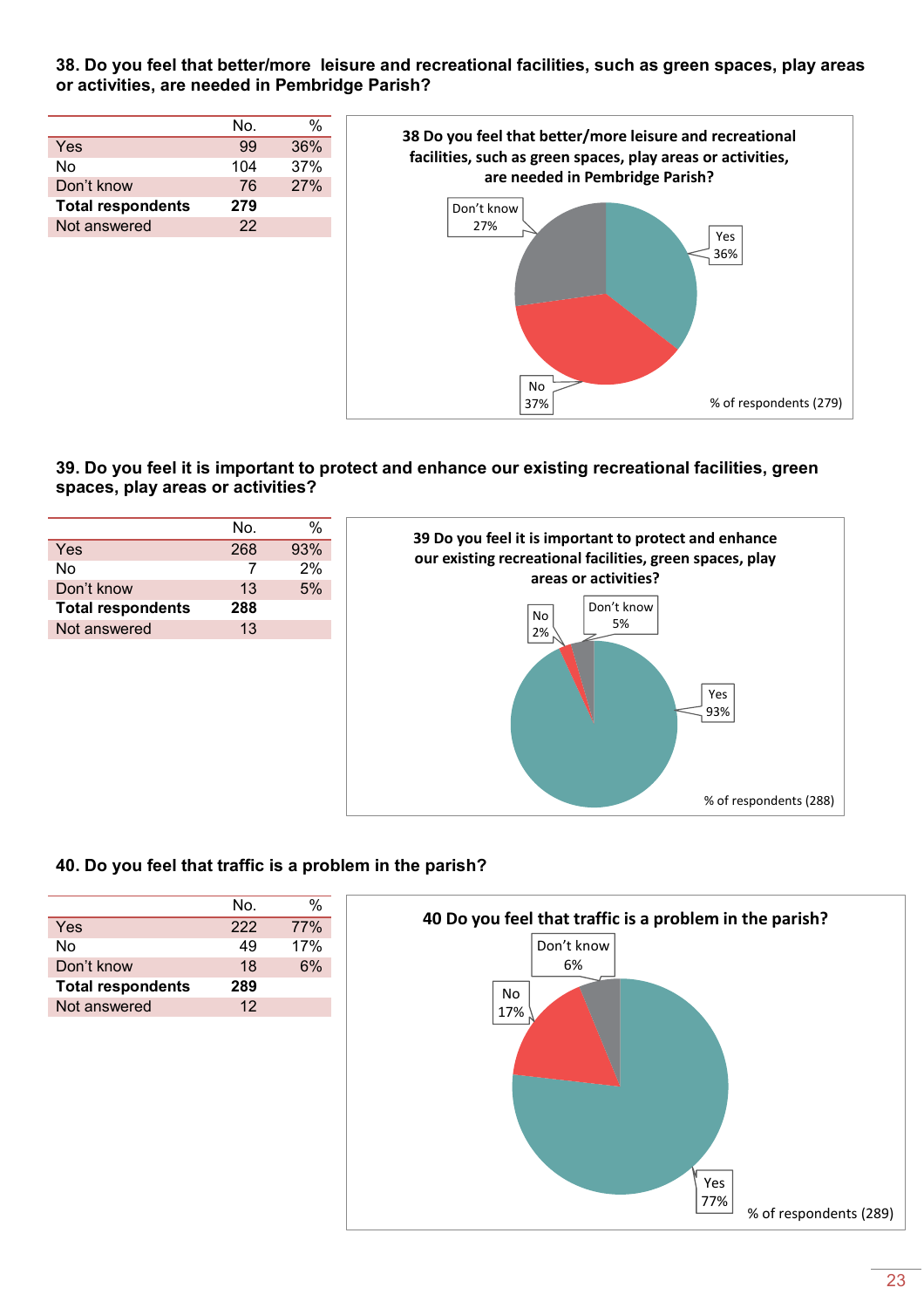### **41. Would you support any of these suggestions to help improve the traffic issues within the Parish?**

|                                                                                 | Yes | No  | Don't<br>know | <b>Not</b><br>answered | Total<br>respondents | Base* |  |  |
|---------------------------------------------------------------------------------|-----|-----|---------------|------------------------|----------------------|-------|--|--|
|                                                                                 |     |     |               |                        |                      |       |  |  |
| Extending the speed limit area in the village                                   | 104 | 117 | 17            | 63                     | 238                  | 301   |  |  |
| Reducing the speed limit within the village<br>centre to 20 mph                 | 184 | 74  | 9             | 34                     | 267                  | 301   |  |  |
| Removing/redesigning the entry/exit chicanes<br>in village                      | 90  | 113 | 39            | 59                     | 242                  | 301   |  |  |
| Reducing speed limits in wider parish                                           | 84  | 117 | 32            | 68                     | 233                  | 301   |  |  |
| Investigating the concept of 'shared space' or<br>'naked roads'                 | 45  | 49  | 125           | 82                     | 219                  | 301   |  |  |
| Prioritising the pedestrian/cycling routes<br>through the village/parish        | 134 | 67  | 38            | 62                     | 239                  | 301   |  |  |
| Speed bumps                                                                     | 49  | 174 | 24            | 54                     | 247                  | 301   |  |  |
| <b>Speed Cameras</b>                                                            | 108 | 120 | 24            | 49                     | 252                  | 301   |  |  |
| $\star$ Mate. Deep in tatal proposering a concrete different construction (004) |     |     |               |                        |                      |       |  |  |

|                                                                          | Yes | No. | Don't<br>know | <b>Not</b><br>answered |
|--------------------------------------------------------------------------|-----|-----|---------------|------------------------|
| Extending the speed limit area in the village                            | 35% | 39% | 6%            | 21%                    |
| Reducing the speed limit within the village<br>centre to 20 mph          | 61% | 25% | 3%            | 11%                    |
| Removing/redesigning the entry/exit chicanes<br>in village               | 30% | 38% | 13%           | 20%                    |
| Reducing speed limits in wider parish                                    | 28% | 39% | 11%           | 23%                    |
| Investigating the concept of 'shared space' or<br>'naked roads'          | 15% | 16% | 42%           | 27%                    |
| Prioritising the pedestrian/cycling routes<br>through the village/parish | 45% | 22% | 13%           | 21%                    |
| Speed bumps                                                              | 16% | 58% | 8%            | 18%                    |
| <b>Speed Cameras</b>                                                     | 36% | 40% | 8%            | 16%                    |



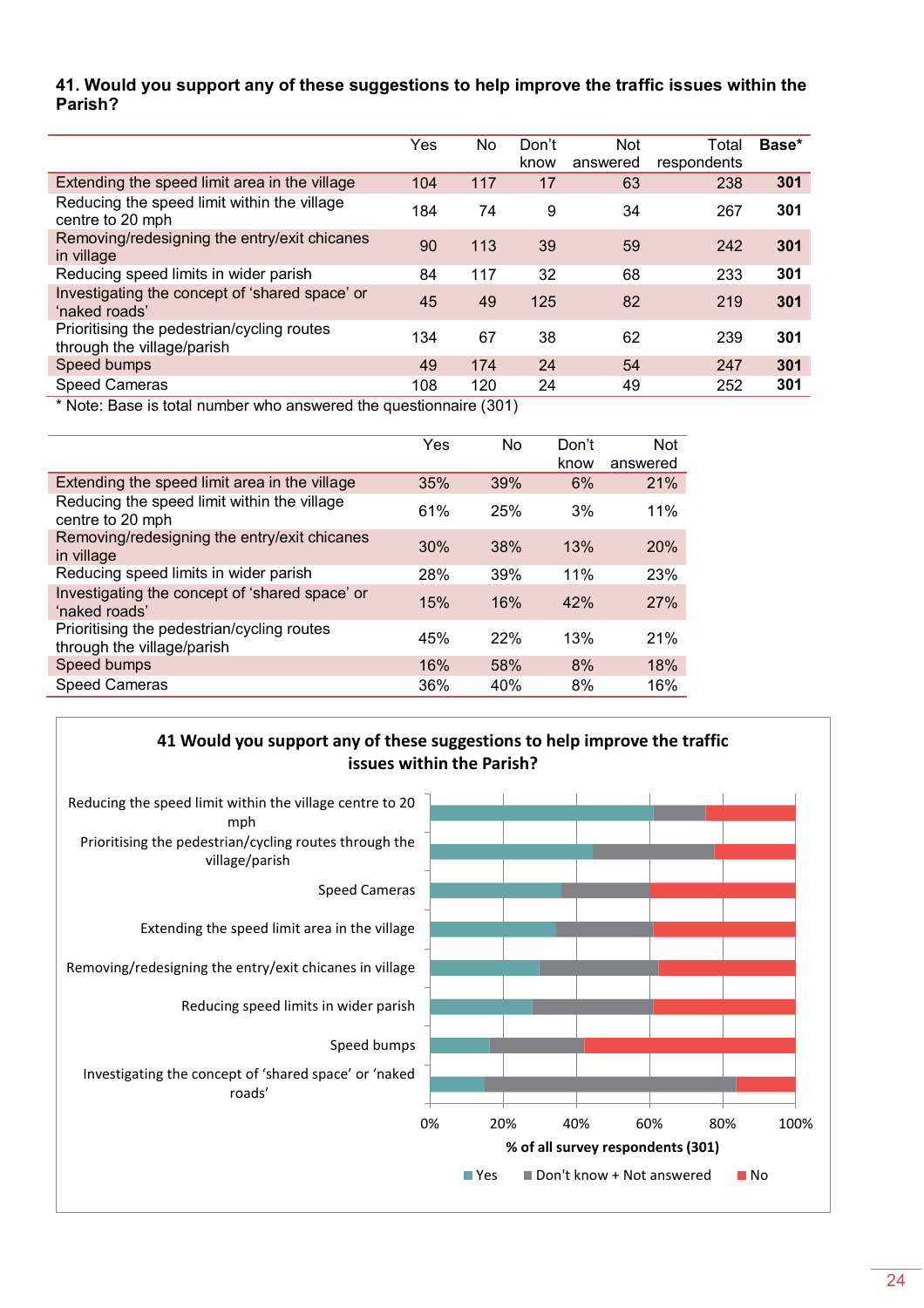### **42. Do you have any other suggestions how traffic issues may be improved?**

There were 112 comments made. For a full list of comments please see Appendix 2.

### **43. Would you support a bypass to divert heavy traffic away from Pembridge village?**

|                          | No. | %   |
|--------------------------|-----|-----|
| Yes                      | 188 | 65% |
| Nο                       | 66  | 23% |
| Don't know               | 36  | 12% |
| <b>Total respondents</b> | 290 |     |
| Not answered             | 11  |     |



### **44. Do you feel the highway and private signage could be improved within the parish?**



#### **45. Do you feel Pembridge Parish needs infrastructure upgrades to the following**

|                         | Yes | No | Don't<br>know | <b>Not</b><br>answered | Total<br>respondents | Base* |
|-------------------------|-----|----|---------------|------------------------|----------------------|-------|
| Roads                   | 204 | 38 | 22            | 37                     | 264                  | 301   |
| Pavements               | 165 | 50 | 40            | 46                     | 255                  | 301   |
| Water                   | 60  | 73 | 98            | 70                     | 231                  | 301   |
| Sewerage                | 64  | 62 | 101           | 74                     | 227                  | 301   |
| Gas                     | 42  | 78 | 105           | 76                     | 225                  | 301   |
| Electricity provision   | 41  | 87 | 98            | 75                     | 226                  | 301   |
| Telephone               | 83  | 74 | 73            | 71                     | 230                  | 301   |
| <b>Broadband</b>        | 244 | 9  | 16            | 32                     | 269                  | 301   |
| <b>Public Transport</b> | 176 | 17 | 57            | 51                     | 250                  | 301   |
| Footpaths/Bridleways    | 124 | 59 | 51            | 67                     | 234                  | 301   |

\* Note: Base is total number who answered the questionnaire (301)

There were 23 other comments made. For a full list of comments please see Appendix 2.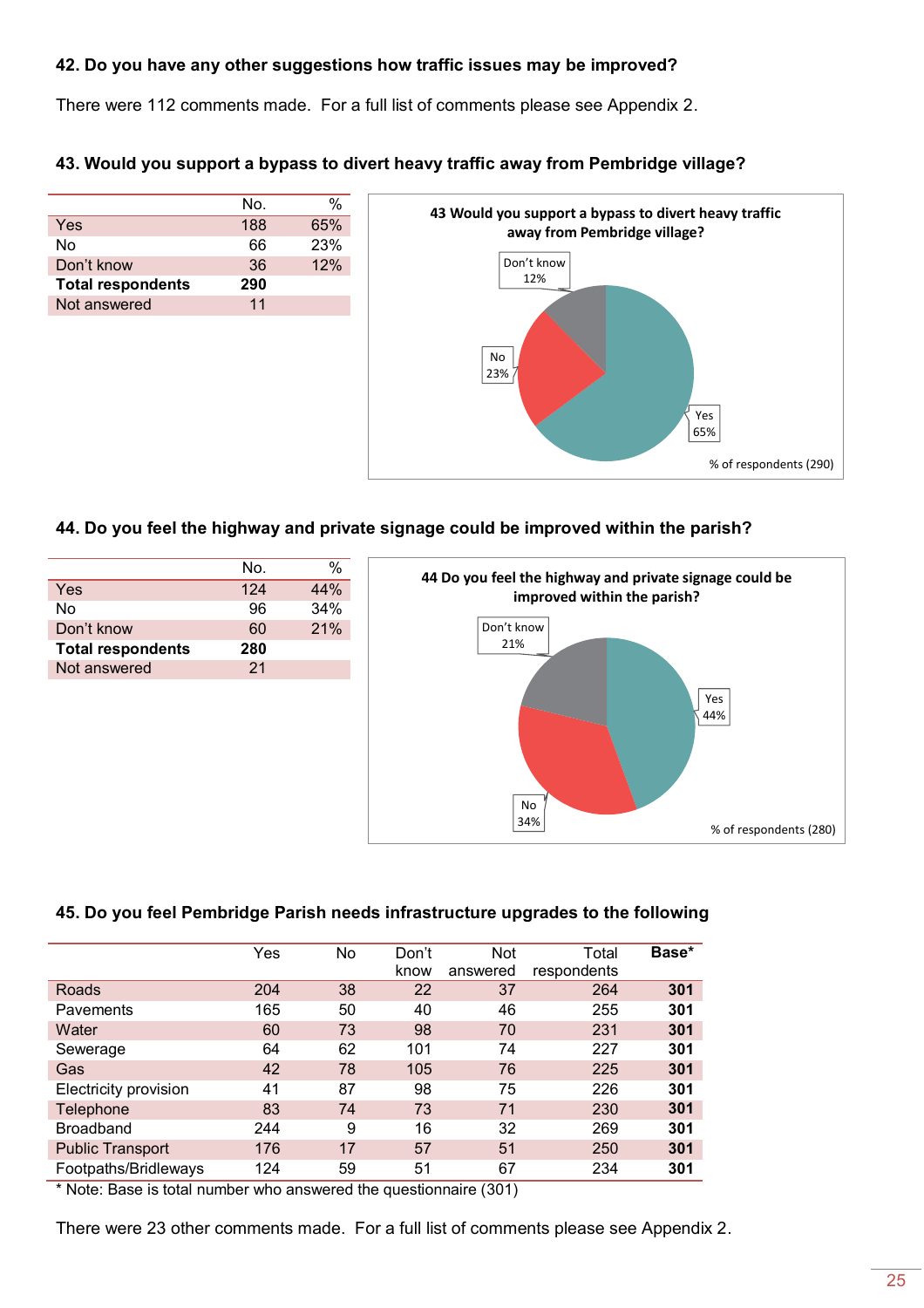|                         | Yes | No  | Don't | Not      |
|-------------------------|-----|-----|-------|----------|
|                         |     |     | know  | answered |
| <b>Roads</b>            | 68% | 13% | 7%    | 12%      |
| Pavements               | 55% | 17% | 13%   | 15%      |
| Water                   | 20% | 24% | 33%   | 23%      |
| Sewerage                | 21% | 21% | 34%   | 25%      |
| Gas                     | 14% | 26% | 35%   | 25%      |
| Electricity provision   | 14% | 29% | 33%   | 25%      |
| Telephone               | 28% | 25% | 24%   | 24%      |
| <b>Broadband</b>        | 81% | 3%  | 5%    | 11%      |
| <b>Public Transport</b> | 58% | 6%  | 19%   | 17%      |
| Footpaths/Bridleways    | 41% | 20% | 17%   | 22%      |



**46. Would you support a local community/parish scheme for the production of renewable energy?** 

|                          | No. | $\%$ | 46 Would you support a local community/parish scheme |
|--------------------------|-----|------|------------------------------------------------------|
| Yes                      | 170 | 60%  | for the production of renewable energy?              |
| No                       | 68  | 24%  |                                                      |
| Don't know               | 46  | 16%  | Don't know                                           |
| <b>Total respondents</b> | 284 |      | 16%                                                  |
| Not answered             | 17  |      |                                                      |
|                          |     |      | <b>No</b><br>Yes<br>24%<br>60%                       |
|                          |     |      | % of respondents (284)                               |

### **Please leave any general comments about Features Facilities and Amenities here:**

There were 48 comments made. For a full list of comments please see Appendix 2.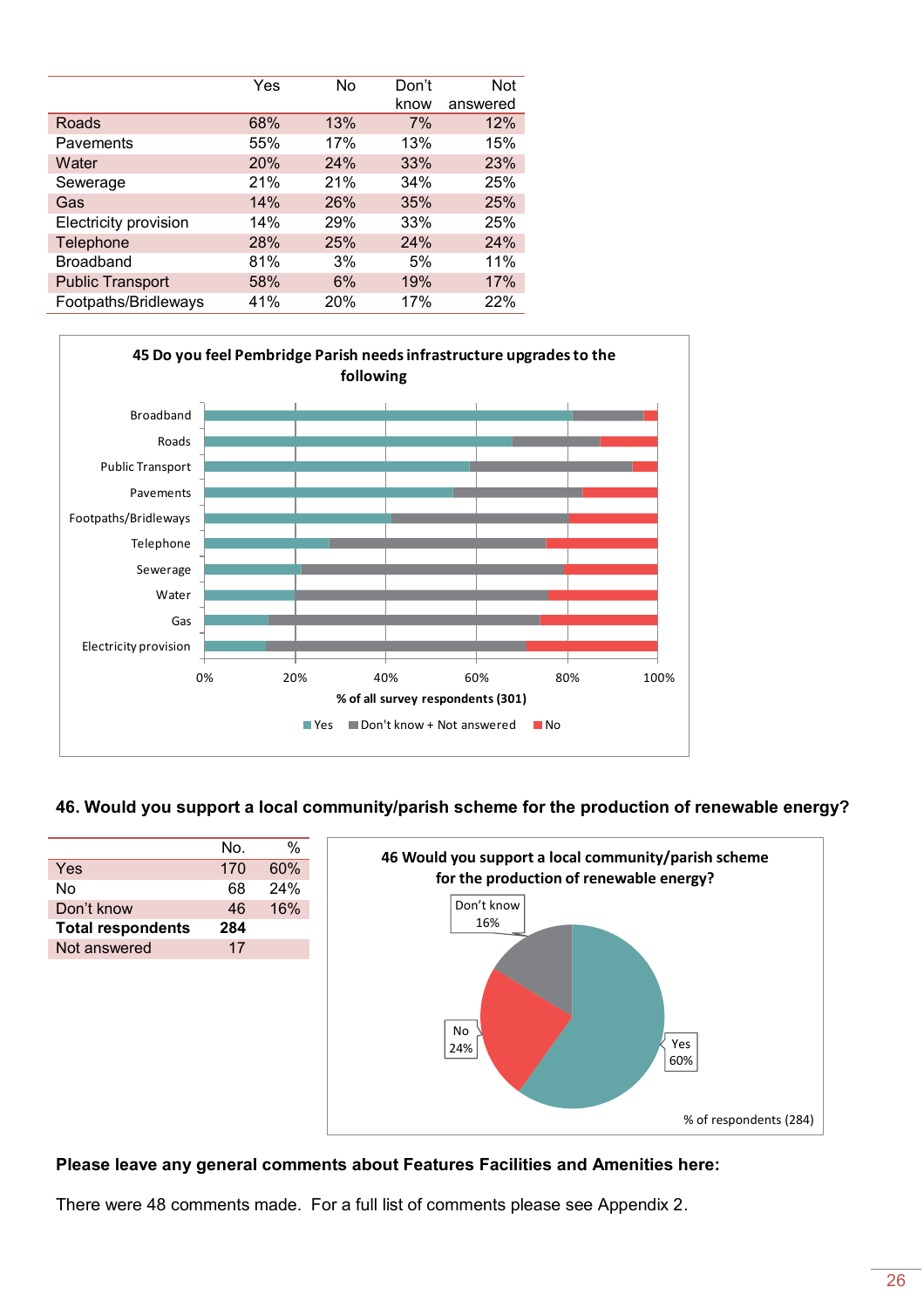### **47. Do you believe tourism is important to Pembridge Parish?**

|                          | No. |     |
|--------------------------|-----|-----|
| Yes                      | 267 | 92% |
| Nο                       | 9   | 3%  |
| Don't know               | 13  | 5%  |
| <b>Total respondents</b> | 289 |     |
| Not answered             | 12  |     |
|                          |     |     |



### **48. Do you think tourists come to Pembridge Parish to enjoy**

|                                                     | No. | $\frac{0}{0}$ |
|-----------------------------------------------------|-----|---------------|
| Our riverside environs                              | 209 | 72%           |
| The historic buildings and setting                  | 283 | 97%           |
| The local landscape                                 | 241 | 83%           |
| The peace and quiet                                 | 194 | 67%           |
| Our proximity to other locations                    | 138 | 47%           |
| Our tea rooms, public houses and<br>restaurants etc | 246 | 85%           |
| <b>Total respondents</b>                            | 291 |               |
| Not answered                                        | 10  |               |

There were 24 other comments made. For a full list of comments please see Appendix 2.



### **49. Do you think any of the following suggestions would help improve the appeal of Pembridge and the revenue spend of tourist whilst here?**

|                                                                  | Yes | No. | Don't<br>know | <b>Not</b><br>answered | Total<br>respondents | Base* |
|------------------------------------------------------------------|-----|-----|---------------|------------------------|----------------------|-------|
| More tourism based enterprise                                    | 109 | 56  | 71            | 65                     | 236                  | 301   |
| More varied over night accommodation                             | 125 | 44  | 64            | 68                     | 233                  | 301   |
| Improved Black and White village trail                           | 151 | 27  | 65            | 58                     | 243                  | 301   |
| Local heritage display                                           | 160 | 30  | 51            | 60                     | 241                  | 301   |
| Designated and improved footpaths, cycle<br>routes and pavements | 176 | 36  | 34            | 55                     | 246                  | 301   |
| More tables and seating                                          | 119 | 49  | 62            | 71                     | 230                  | 301   |
| Reduction/calming of traffic                                     | 181 | 46  | 21            | 53                     | 248                  | 301   |
| Improved marketing of the village                                | 176 | 17  | 44            | 64                     | 237                  | 301   |

\* Note: Base is total number who answered the questionnaire (301)

There were 16 other comments made. For a full list of comments please see Appendix 2.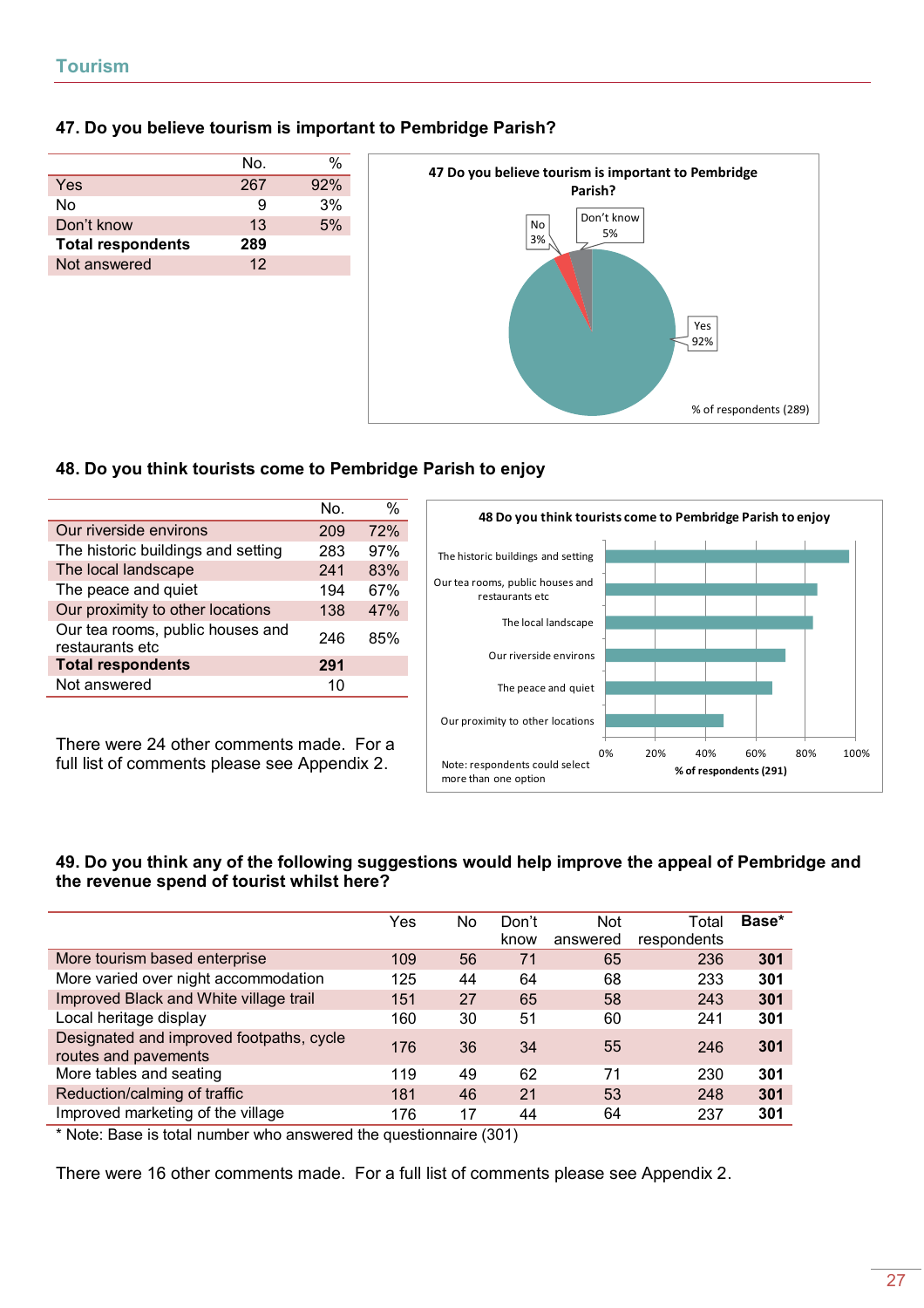|                                                                  | Yes | No. | Don't | <b>Not</b> |
|------------------------------------------------------------------|-----|-----|-------|------------|
|                                                                  |     |     | know  | answered   |
| More tourism based enterprise                                    | 36% | 19% | 24%   | 22%        |
| More varied over night accommodation                             | 42% | 15% | 21%   | 23%        |
| Improved Black and White village trail                           | 50% | 9%  | 22%   | 19%        |
| Local heritage display                                           | 53% | 10% | 17%   | 20%        |
| Designated and improved footpaths, cycle<br>routes and pavements | 58% | 12% | 11%   | 18%        |
| More tables and seating                                          | 40% | 16% | 21%   | 24%        |
| Reduction/calming of traffic                                     | 60% | 15% | 7%    | 18%        |
| Improved marketing of the village                                | 58% | 6%  | 15%   | 21%        |



### **Please leave any general comments about tourism here:**

There were 27 comments made. For a full list of comments please see Appendix 2.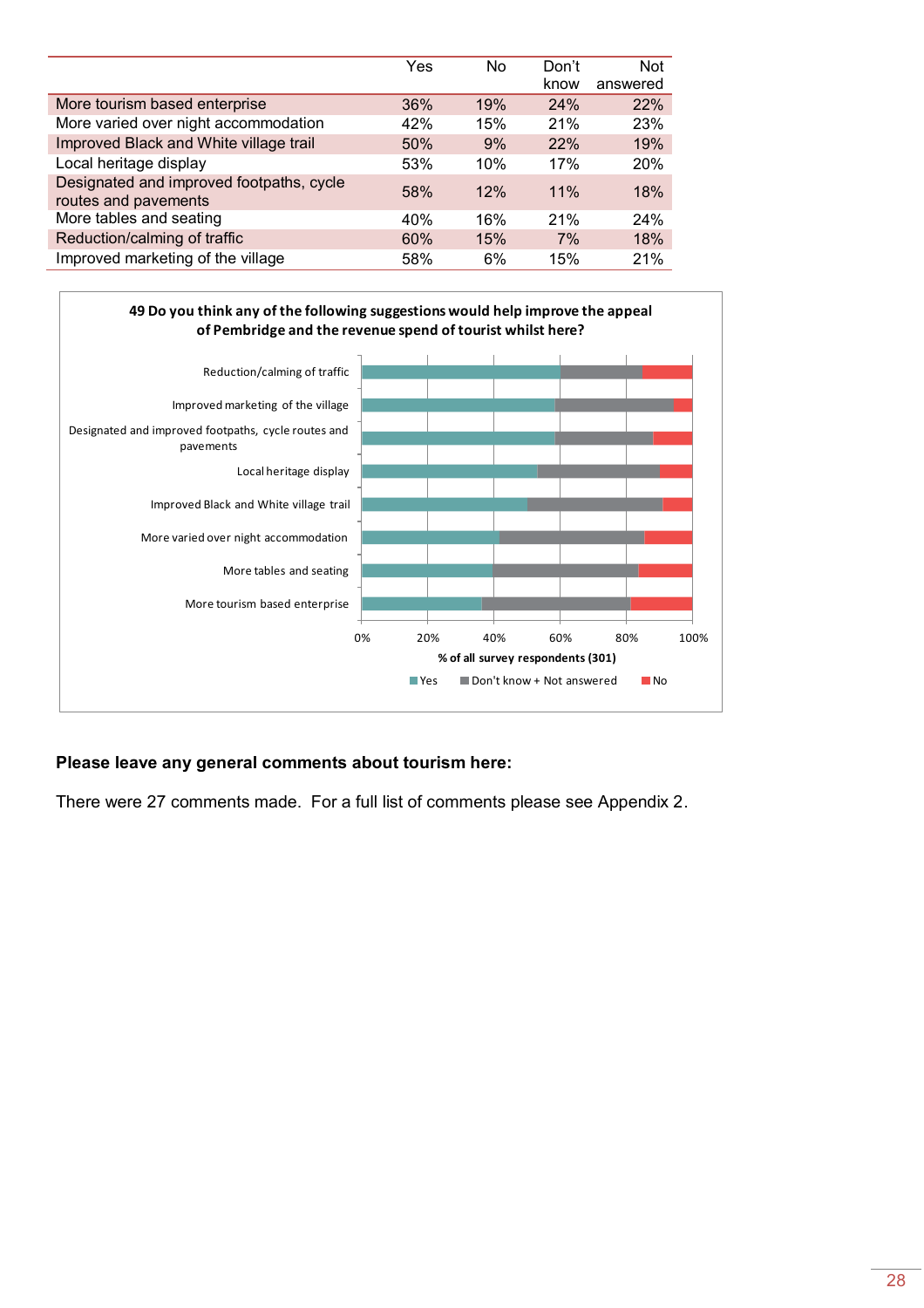### **B1. What is your connection to the Parish?**

|                          | No. |     |
|--------------------------|-----|-----|
| Live here                | 292 | 99% |
| Work here                | 55  | 19% |
| Landowner                | 51  | 17% |
| <b>Business owner</b>    | 43  | 15% |
| <b>Total respondents</b> | 294 |     |
| Not answered             |     |     |

There were 7 other comments made. For a full list of comments please see Appendix 2.



### **B2. Are you:**

|                          | No. | %   |
|--------------------------|-----|-----|
| Male                     | 118 | 39% |
| Female                   | 137 | 46% |
| <b>Total respondents</b> | 255 | 85% |
| Not answered             | 46  | 15% |
| Base*                    | 301 |     |

\* Note: Base is total number who answered the questionnaire (301)



### **B3. What is your age?**

|                          | Survey respondents |       |     | 2011 Census |
|--------------------------|--------------------|-------|-----|-------------|
|                          | No.                | $\%$  | No. | %           |
| 18-24 years old          | 4                  | $1\%$ | 41  | 5%          |
| 25-34 years old          | 5                  | 2%    | 68  | 8%          |
| 35-44 years old          | 31                 | 11%   | 131 | 15%         |
| 45-54 years old          | 44                 | 15%   | 155 | 18%         |
| 55-64 years old          | 61                 | 21%   | 199 | 23%         |
| 65-74 years old          | 109                | 37%   | 164 | 19%         |
| 75 years or older        | 41                 | 14%   | 92  | 11%         |
| <b>Total respondents</b> | 295                |       | 850 |             |
| Not answered             | 6                  |       |     |             |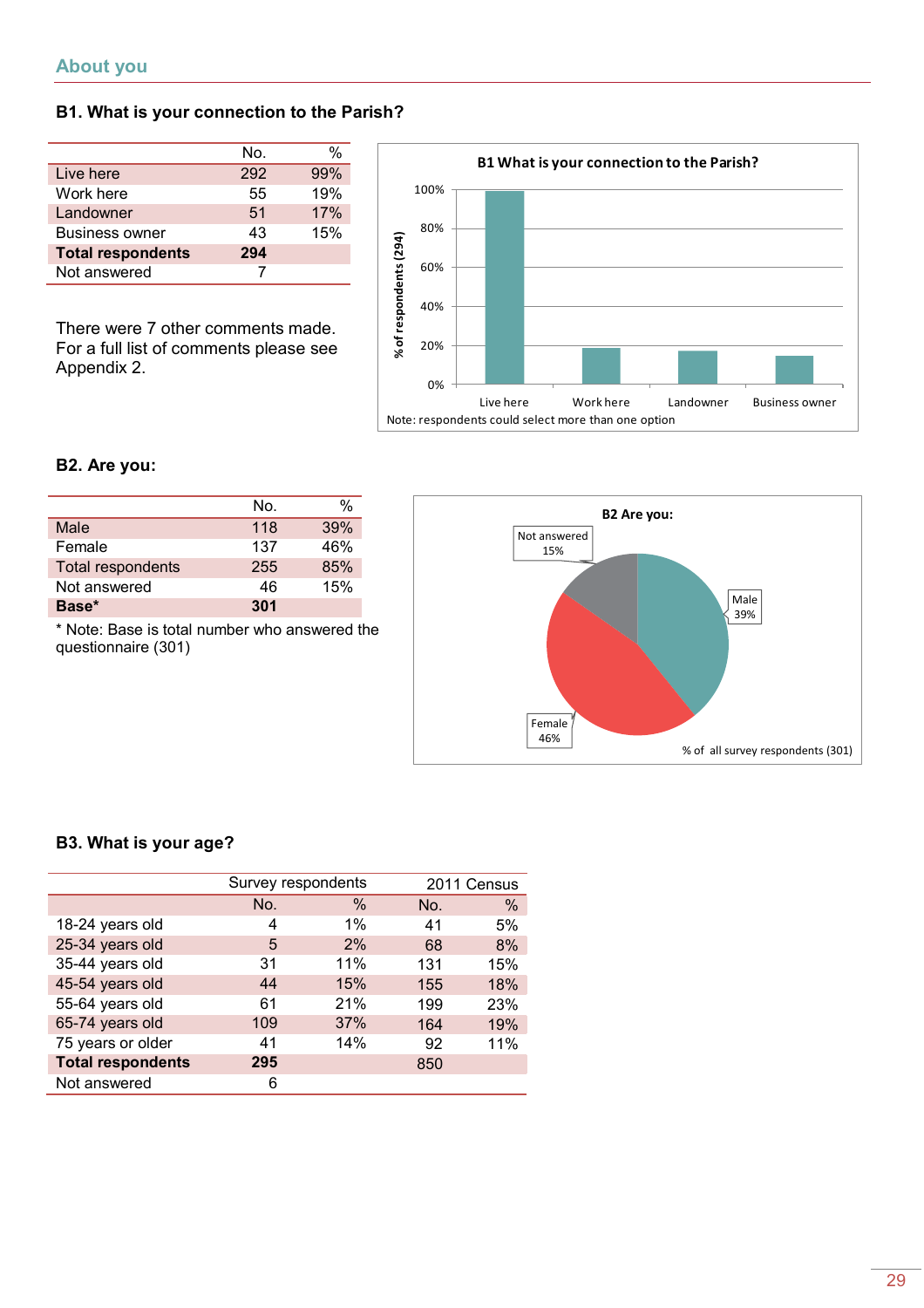

# **B4. How long have you lived in the Parish?**

|                          | Nο. |     |
|--------------------------|-----|-----|
| 1-3 years                | 39  | 13% |
| 4-10 years               | 80  | 27% |
| $10+$ years              | 175 | 60% |
| <b>Total respondents</b> | 294 |     |
| Not answered             |     |     |
|                          |     |     |



### **B5. Where do you live?**

|                          | No. | %   |
|--------------------------|-----|-----|
| In the village           | 135 | 46% |
| Just outside the village | 28  | 10% |
| In a rural location      | 47  | 16% |
| In one of the hamlets    | 91  | 31% |
| <b>Total respondents</b> | 293 |     |
| Not answered             |     |     |

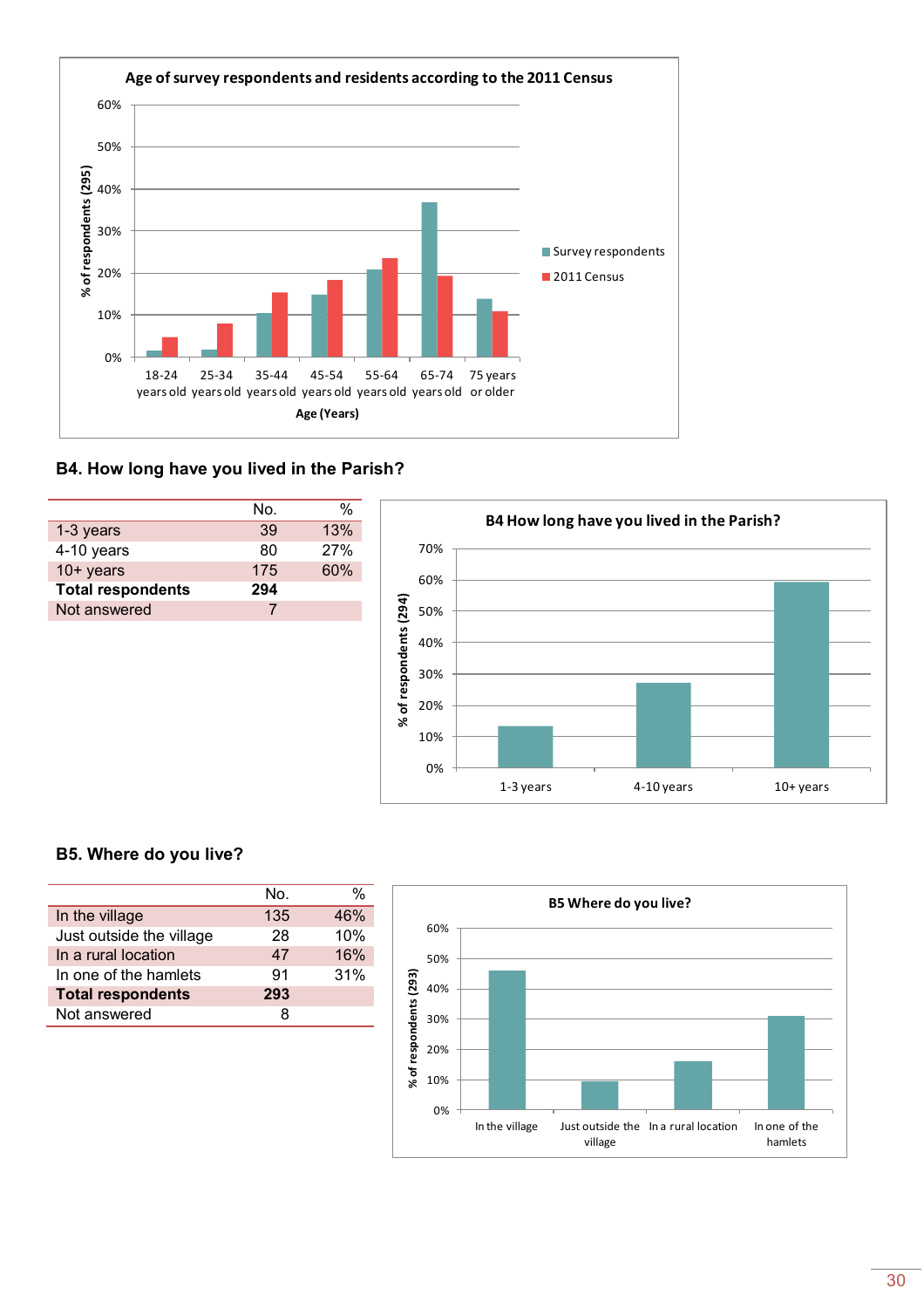### **B6. Which tenure type best describes your property?**



### **B7. If you moved to the parish what attracted you?**

There were 187 comments made. For a full list of comments please see Appendix 2.

### **B8. What do you like most about living in Pembridge Parish?**

There were 202 comments made. For a full list of comments please see Appendix 2.

### **B9. What do you dislike most about living in Pembridge Parish?**

There were 185 comments made. For a full list of comments please see Appendix 2.

#### **B10. Are you ?**

|                          | No. | $\frac{0}{0}$ |
|--------------------------|-----|---------------|
| Employed full time       | 57  | 20%           |
| Employed part time       | 30  | 10%           |
| <b>Student</b>           | 3   | $1\%$         |
| Retired                  | 152 | 52%           |
| Full/part time carer     | 4   | $1\%$         |
| <b>Unwaged Homemaker</b> |     | 2%            |
| Unemployed               | 1   | $0\%$         |
| Self employed            | 63  | 22%           |
| <b>Disabled</b>          | 7   | 2%            |
| <b>Total respondents</b> | 292 |               |
| Not answered             |     |               |

There was 1 other comment made. For a full list of comments please see Appendix 2.

#### **B11. How far do you travel to work?**

|                   | No. | %   |
|-------------------|-----|-----|
| 1-5 miles         | 51  | 17% |
| 6-10 miles        | 13  | 4%  |
| 11-20 miles       | 25  | 8%  |
| 21 miles+         | 32  | 11% |
| Total respondents | 121 | 40% |
| Not answered      | 180 | 60% |
| Base*             | 301 |     |



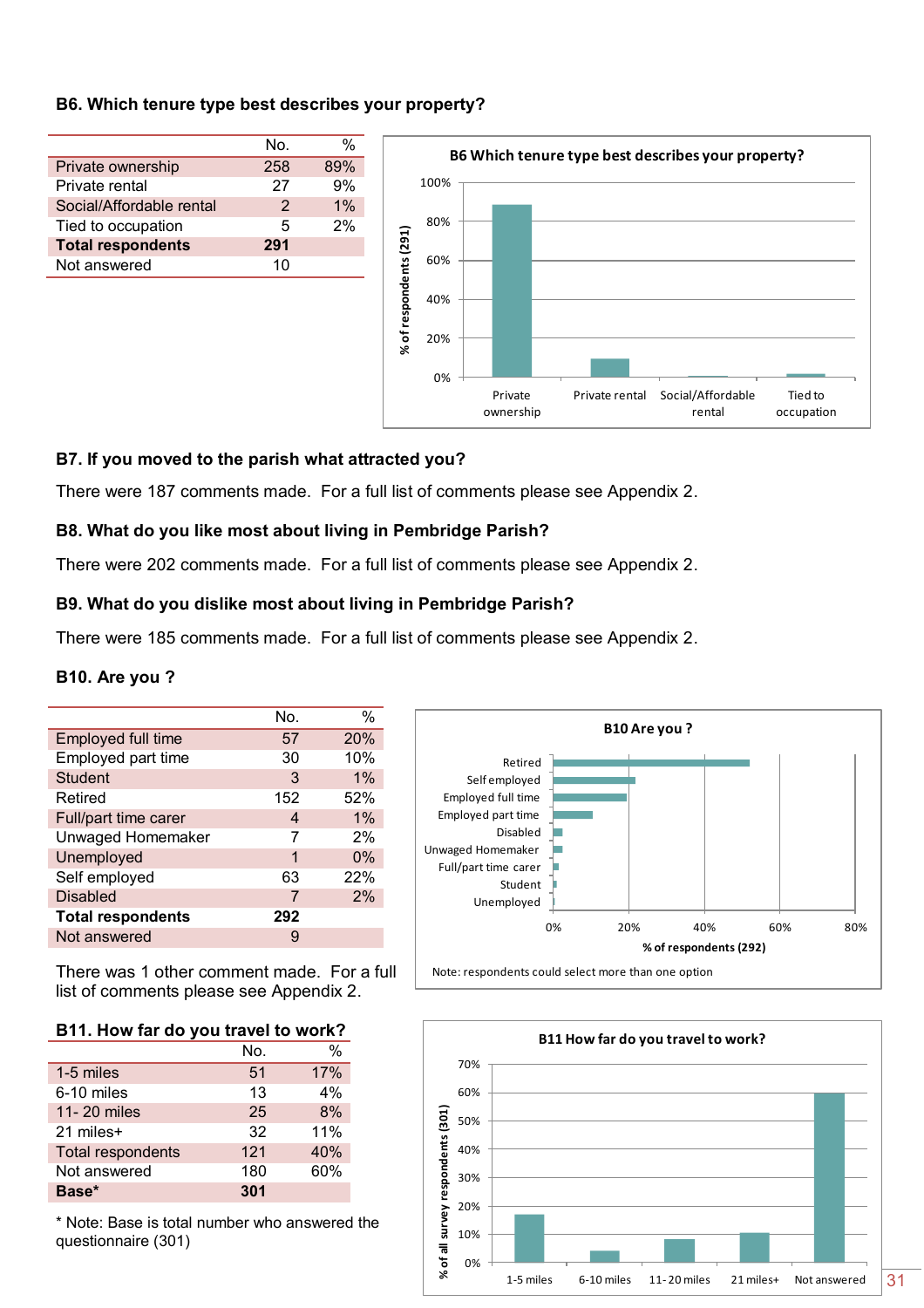### **B12. How do you mainly travel (to work and leisure, retail, etc)?**

|                          | No. | %   |
|--------------------------|-----|-----|
| On foot                  | 53  | 18% |
| By bicycle               | 13  | 4%  |
| By Car                   | 211 | 70% |
| By Bus                   | 11  | 4%  |
| <b>Total respondents</b> | 236 | 78% |
| Not answered             | 65  | 22% |
| Base*                    | 301 |     |

\* Note: Base is total number who answered the questionnaire (301)

There were 20 other comments made. For a full list of comments please see Appendix 2.



## **B13. Have you read the Council's Draft Core Strategy and Community Infrastructure Levy documents?**



### **B14. Would you like to join the Steering Committee responsible for the Pembridge Parish NDP? If so please contact the Parish Clerk or the Steering Group.**

There were 28 comments made. For a full list of comments please see Appendix 2.

### **B15. Would you vote in a referendum to adopt the final PNDP as statutory planning policy?**

|                          | No. | %   |
|--------------------------|-----|-----|
| Yes                      | 172 | 62% |
| Nο                       | 25  | 9%  |
| Don't know               | 81  | 29% |
| <b>Total respondents</b> | 278 |     |
| Not answered             | 23  |     |